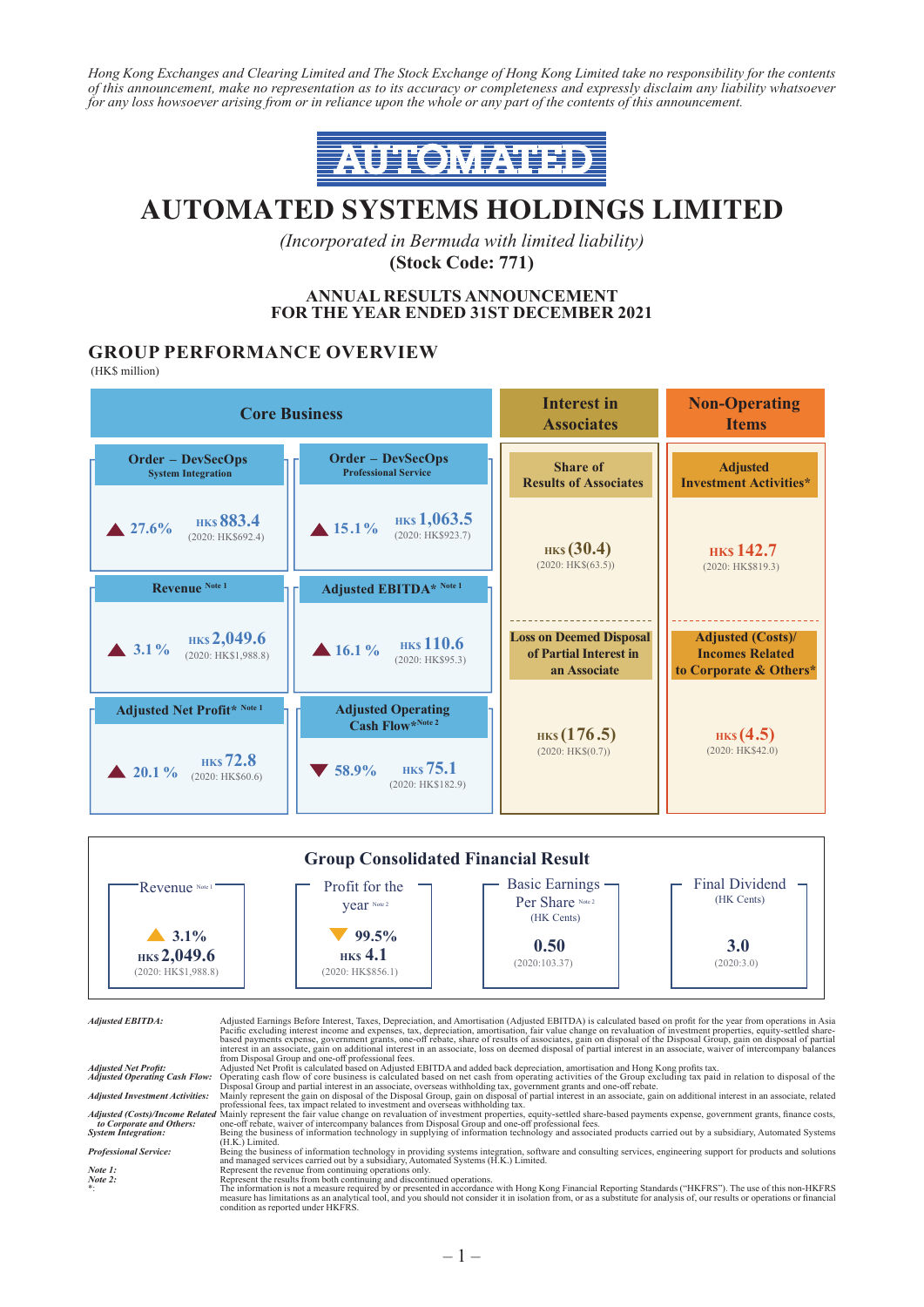### **RESULTS**

The Board of Directors (the "Board") of Automated Systems Holdings Limited (the "Company") are pleased to announce the audited consolidated results of the Company and its subsidiaries (the "Group" or "ASL") for the year ended 31st December 2021 together with comparative figures for the year ended 31st December 2020 as follows:

### **Consolidated Statement of Profit or Loss**

|                                                  |                | <b>Audited</b><br><b>Year ended</b><br><b>31st December</b> |                         |
|--------------------------------------------------|----------------|-------------------------------------------------------------|-------------------------|
|                                                  | <b>Notes</b>   | 2021<br><b>HK\$'000</b>                                     | 2020<br><b>HK\$'000</b> |
| <b>Continuing operations</b>                     |                |                                                             |                         |
| <b>Revenue</b>                                   | $\mathfrak{Z}$ | 2,049,620                                                   | 1,988,849               |
| Cost of goods sold                               |                | (923, 434)                                                  | (924, 392)              |
| Cost of services rendered                        |                | (894,996)                                                   | (807, 377)              |
| Other income                                     | $\overline{A}$ | 3,584                                                       | 5,341                   |
| Other loss, net                                  | 5              | (20, 838)                                                   | (3,362)                 |
| Fair value loss on investment properties         |                |                                                             | (1,500)                 |
| Selling expenses                                 |                | (87, 409)                                                   | (75, 182)               |
| Administrative expenses                          |                | (62, 506)                                                   | (57, 347)               |
| Finance income                                   | 6              | 271                                                         | 359                     |
| Finance costs                                    |                | (3,956)                                                     | (8,520)                 |
| Share of results of associates                   |                | (30, 427)                                                   | (63, 480)               |
| Profit before income tax                         | 7              | 29,909                                                      | 53,389                  |
| Income tax expense                               | 8              | (25,777)                                                    | (28, 053)               |
| Profit for the year from continuing operations   |                | 4,132                                                       | 25,336                  |
| <b>Discontinued operations</b>                   |                |                                                             |                         |
| Profit for the year from discontinued operations | 9(a)           |                                                             | 830,806                 |
| Profit for the year                              |                | 4,132                                                       | 856,142                 |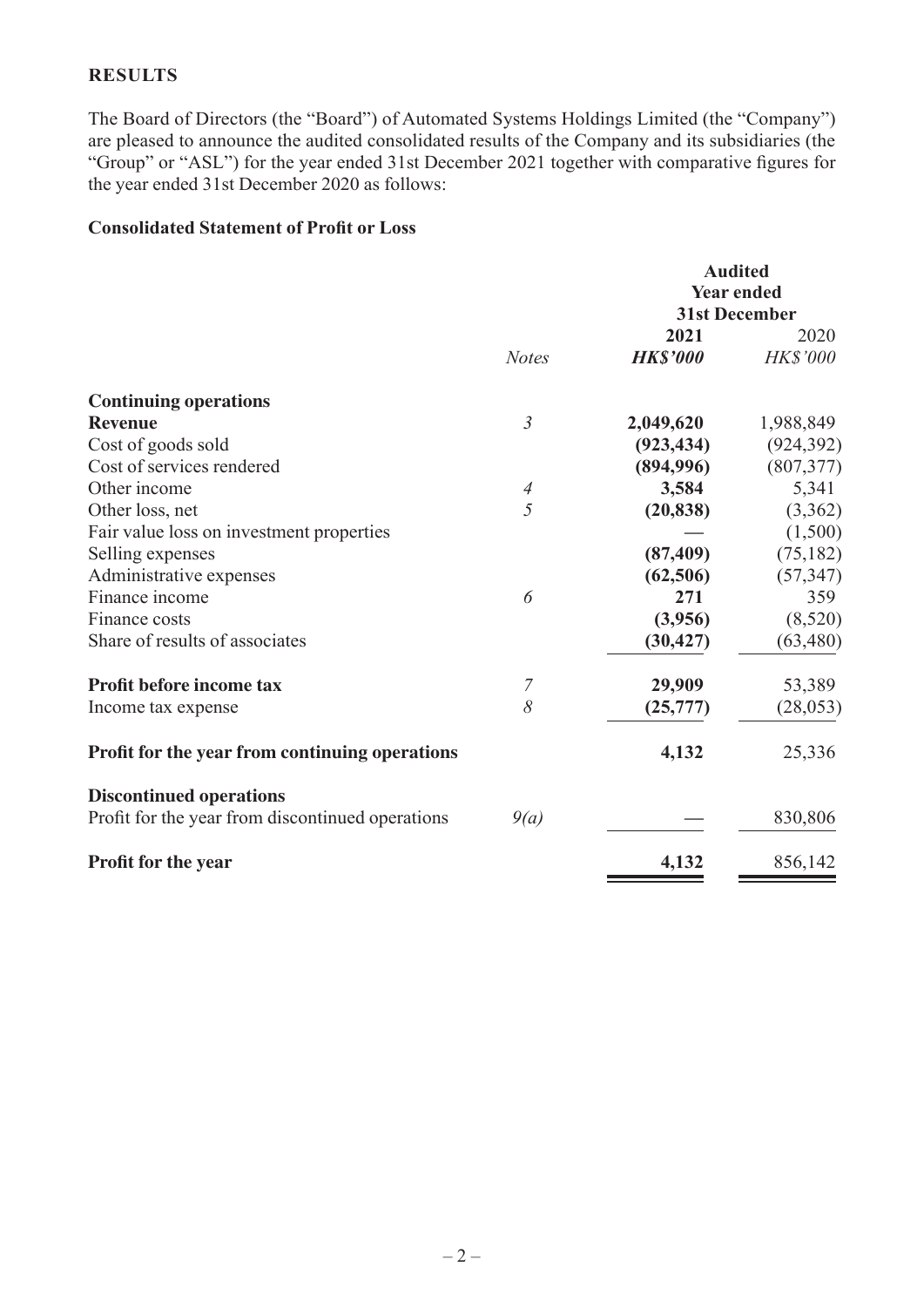# **Consolidated Statement of Profit or Loss** *(Continued)*

|                                                                                   |              | <b>Audited</b><br><b>Year ended</b><br><b>31st December</b> |                         |
|-----------------------------------------------------------------------------------|--------------|-------------------------------------------------------------|-------------------------|
|                                                                                   | <b>Notes</b> | 2021<br><b>HK\$'000</b>                                     | 2020<br><b>HK\$'000</b> |
| Profit for the year attributable to equity holders                                |              |                                                             |                         |
| of the Company:<br>— From continuing operations<br>— From discontinued operations |              | 4,132                                                       | 25,336<br>830,962       |
|                                                                                   |              | 4,132                                                       | 856,298                 |
| Loss for the year attributable to<br>non-controlling interests:                   |              |                                                             |                         |
| - From discontinued operations                                                    |              |                                                             | (156)                   |
|                                                                                   |              |                                                             | (156)                   |
| Profit for the year                                                               |              | 4,132                                                       | 856,142                 |
|                                                                                   |              | <b>HK</b> cents                                             | HK cents                |
| Earnings per share attributable to equity holders<br>of the Company:              | 11           |                                                             |                         |
| From continuing and discontinued operations<br>— Basic<br>-Diluted                |              | 0.50<br>0.49                                                | 103.37<br>103.28        |
| From continuing operations<br>- Basic<br>- Diluted                                |              | 0.50<br>0.49                                                | 3.06<br>3.06            |
| From discontinued operations<br>— Basic<br>-Diluted                               |              |                                                             | 100.31<br>100.22        |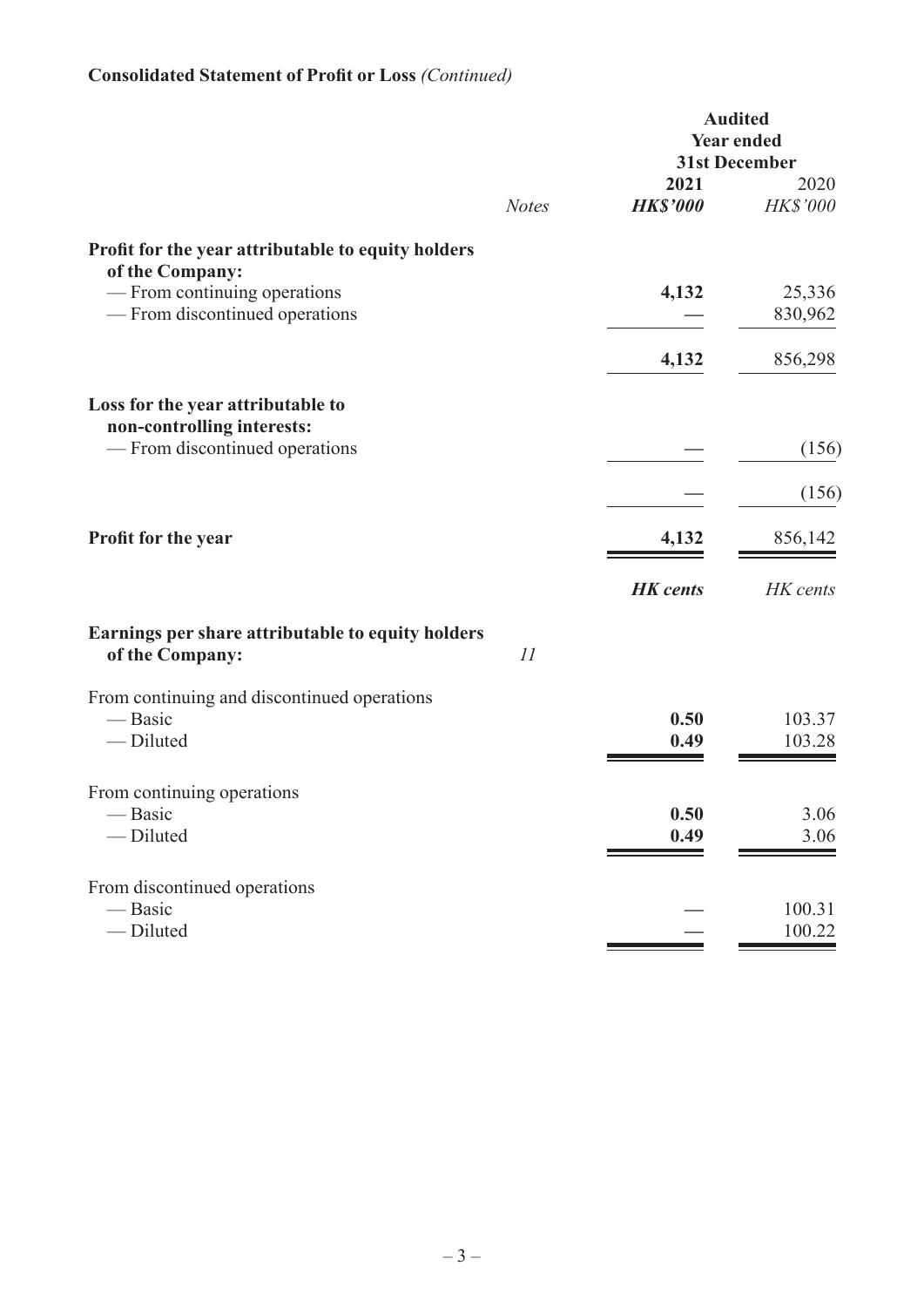# **Consolidated Statement of Comprehensive Income**

|                                                                                                                                                                                                                                                 | <b>Audited</b><br><b>Year ended</b><br><b>31st December</b> |                          |
|-------------------------------------------------------------------------------------------------------------------------------------------------------------------------------------------------------------------------------------------------|-------------------------------------------------------------|--------------------------|
|                                                                                                                                                                                                                                                 | 2021<br><b>HK\$'000</b>                                     | 2020<br><b>HK\$'000</b>  |
| <b>Profit for the year</b>                                                                                                                                                                                                                      | 4,132                                                       | 856,142                  |
| Other comprehensive income/(loss):                                                                                                                                                                                                              |                                                             |                          |
| Items that will not be reclassified subsequently to profit or loss:<br>Revaluation surplus of land and buildings<br>Deferred taxation arising from revaluation surplus of                                                                       | 10,630                                                      | 2,149                    |
| land and buildings<br>Fair value loss on equity investment                                                                                                                                                                                      | (1,754)<br>(598)                                            | (355)                    |
| Items that may be reclassified subsequently to profit or loss:<br>Exchange differences on translation of overseas operations<br>Release of translation reserve upon disposal of subsidiaries<br>Share of other comprehensive loss of associates | 6,651<br>(924)                                              | (2,163)<br>3,413<br>(57) |
| Total comprehensive income for the year                                                                                                                                                                                                         | 18,137                                                      | 859,129                  |
| Total comprehensive income attributable to:<br>Equity holders of the Company<br>Non-controlling interests                                                                                                                                       | 18,137                                                      | 859,285<br>(156)         |
|                                                                                                                                                                                                                                                 | 18,137                                                      | 859,129                  |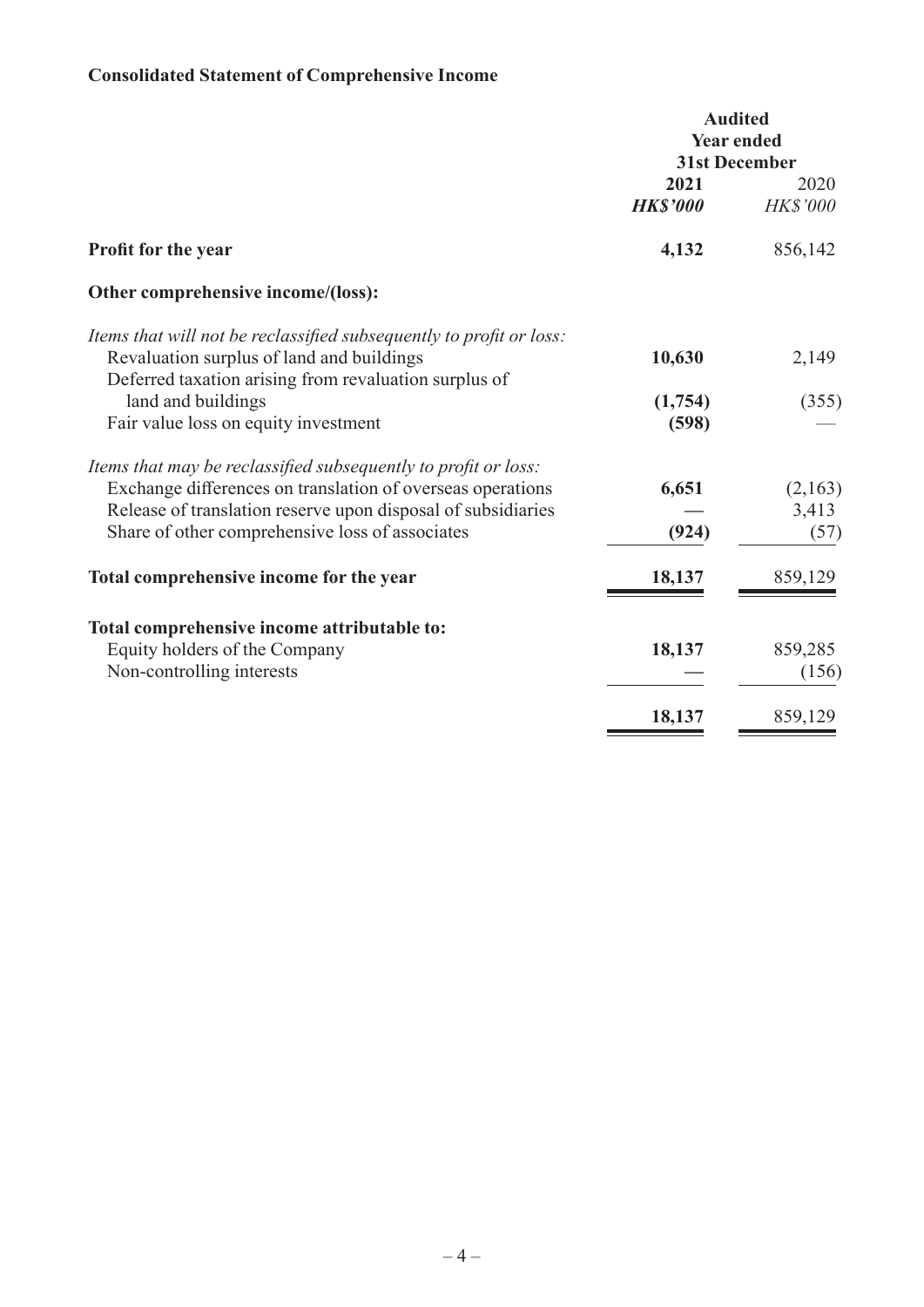## **Consolidated Statement of Financial Position**

|                                              |              | <b>Audited</b><br><b>31st December</b> |                 |
|----------------------------------------------|--------------|----------------------------------------|-----------------|
|                                              |              | 2021                                   | 2020            |
|                                              | <b>Notes</b> | <b>HK\$'000</b>                        | <b>HK\$'000</b> |
| <b>NON-CURRENT ASSETS</b>                    |              |                                        |                 |
| Property, plant and equipment                | 12           | 306,419                                | 297,711         |
| Investment properties                        | 13           | 54,300                                 | 54,300          |
| Goodwill and intangible assets               |              |                                        |                 |
| Interests in associates                      | 14           | 1,191,768                              | 1,769,196       |
| Equity investment                            |              |                                        | 598             |
| Finance lease receivables                    |              | 2,044                                  | 4,208           |
| Deferred income tax assets                   |              | 1,293                                  | 513             |
|                                              |              | 1,555,824                              | 2,126,526       |
| <b>CURRENT ASSETS</b>                        |              |                                        |                 |
| Inventories                                  |              | 234,017                                | 212,725         |
| Trade receivables                            | 15           | 171,478                                | 240,472         |
| Finance lease receivables                    |              | 2,244                                  | 2,779           |
| Other receivables, deposits and prepayments  | 16           | 21,872                                 | 18,032          |
| Contract assets                              |              | 284,880                                | 269,003         |
| Tax recoverable                              |              | 12,415                                 | 7,939           |
| Bank balances and cash                       | 17           | 603,947                                | 370,521         |
|                                              |              | 1,330,853                              | 1,121,471       |
| <b>TOTAL ASSETS</b>                          |              | 2,886,677                              | 3,247,997       |
| <b>EQUITY</b>                                |              |                                        |                 |
| Share capital                                |              | 83,358                                 | 83,031          |
| Share premium                                |              | 403,043                                | 399,272         |
| Reserves                                     |              | 1,503,924                              | 1,711,490       |
| <b>Equity attributable to equity holders</b> |              |                                        |                 |
| of the Company                               |              | 1,990,325                              | 2,193,793       |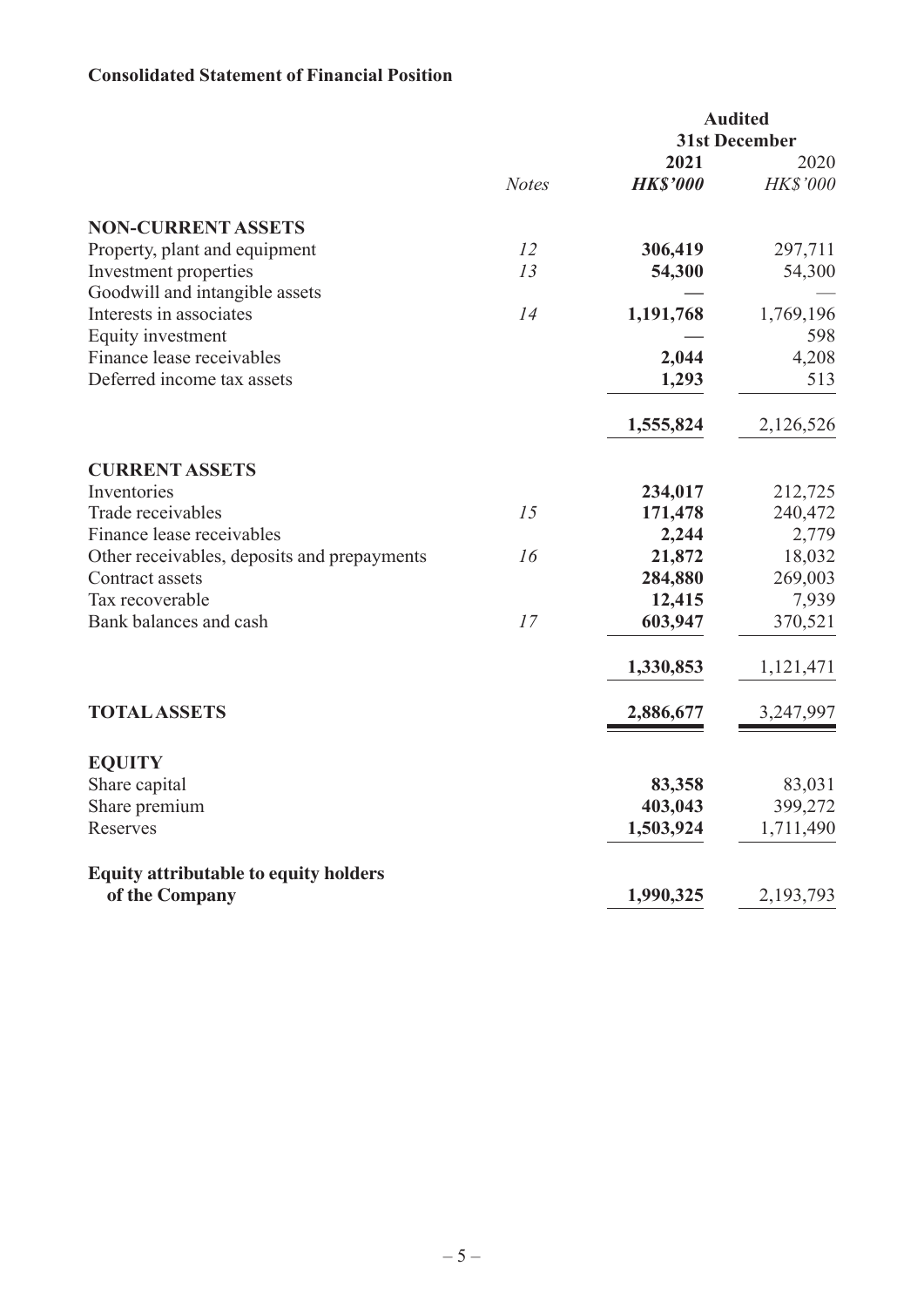# **Consolidated Statement of Financial Position** *(Continued)*

|                                              |              |                 | <b>Audited</b>       |
|----------------------------------------------|--------------|-----------------|----------------------|
|                                              |              |                 | <b>31st December</b> |
|                                              |              | 2021            | 2020                 |
|                                              | <b>Notes</b> | <b>HK\$'000</b> | <b>HK\$'000</b>      |
| <b>NON-CURRENT LIABILITIES</b>               |              |                 |                      |
| Deferred income tax liabilities              |              | 169,209         | 203,886              |
| Lease liabilities                            |              | 6,176           | 1,175                |
|                                              |              |                 |                      |
|                                              |              | 175,385         | 205,061              |
| <b>CURRENT LIABILITIES</b>                   |              |                 |                      |
| Trade payables                               | 18           | 258,508         | 282,557              |
| Other payables and accruals                  | 19           | 156,738         | 171,511              |
| Receipts in advance                          |              | 195,898         | 239,629              |
| Current income tax liabilities               |              | 2,768           | 4,247                |
| <b>Bank borrowings</b>                       | 20           | 101,099         | 145,938              |
| Lease liabilities                            |              | 5,956           | 5,261                |
|                                              |              | 720,967         | 849,143              |
| <b>TOTAL LIABILITIES</b>                     |              | 896,352         | 1,054,204            |
| <b>TOTAL EQUITY AND LIABILITIES</b>          |              | 2,886,677       | 3,247,997            |
| <b>NET CURRENT ASSETS</b>                    |              | 609,886         | 272,328              |
| <b>TOTAL ASSETS LESS CURRENT LIABILITIES</b> |              | 2,165,710       | 2,398,854            |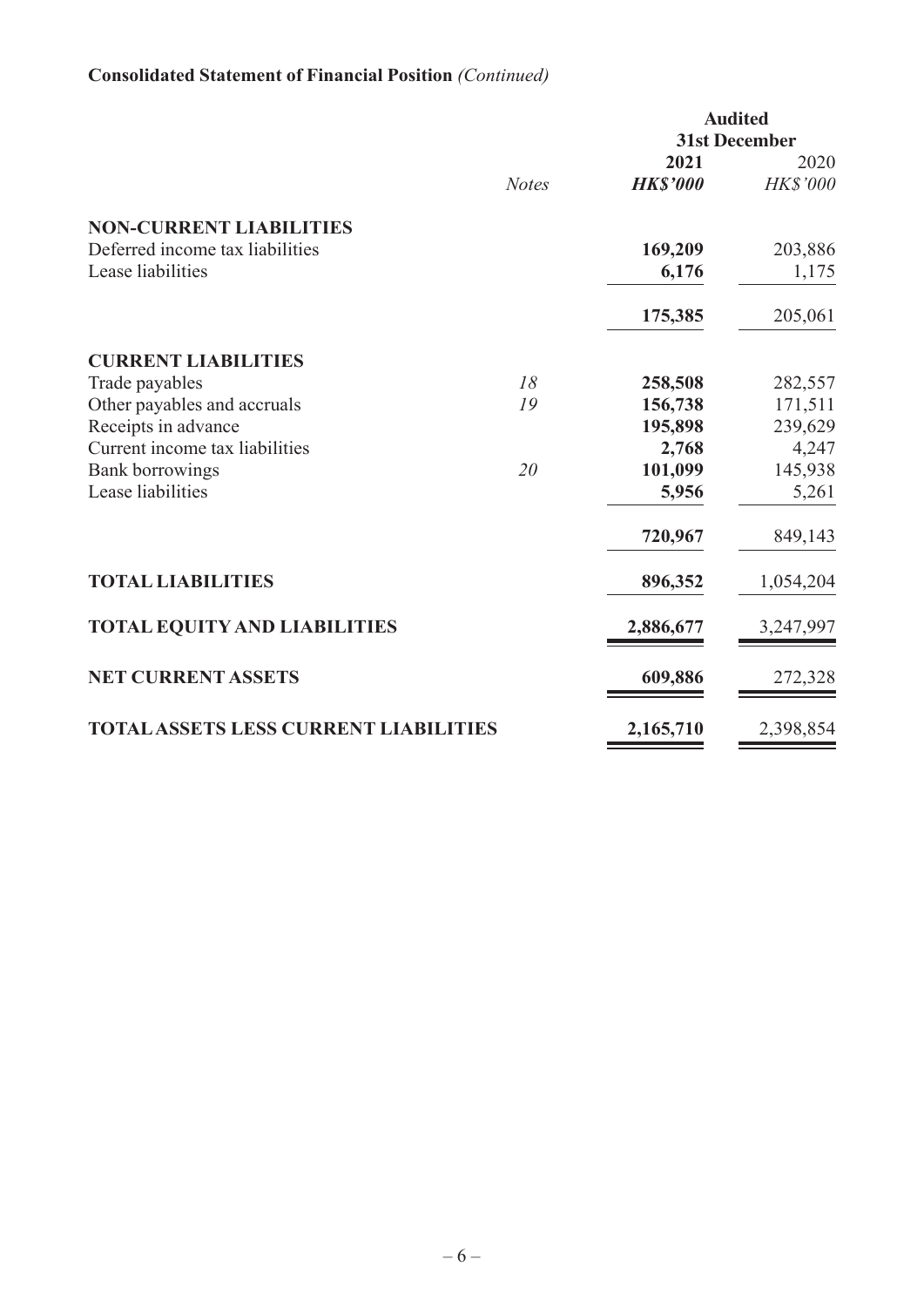### **NOTES TO THE CONSOLIDATED FINANCIAL STATEMENTS**

### **1. BASIS OF PREPARATION**

#### **(i) Basis of Preparation**

The consolidated financial statements have been prepared in accordance with Hong Kong Financial Reporting Standards ("HKFRSs") which collective term includes all applicable individual Hong Kong Financial Reporting Standards, Hong Kong Accounting Standards ("HKAS") and Interpretations issued by the Hong Kong Institute of Certified Public Accountants ("HKICPA") and the accounting principles generally accepted in Hong Kong.

The consolidated financial statements also comply with the applicable disclosure requirements of the Hong Kong Companies Ordinance and the applicable disclosure requirements of the Rules Governing the Listing of Securities (the "Listing Rules") on The Stock Exchange of Hong Kong Limited (the "Stock Exchange").

The consolidated financial statements have been prepared under the historical cost basis except for land and buildings, investment properties and equity investment classified as financial assets at fair value through other comprehensive income, which are stated at fair values.

The preparation of consolidated financial statements in conformity with HKFRSs requires the use of certain critical accounting estimates. It also requires management to exercise its judgement in the process of applying the Group's accounting policies. The areas involving a higher degree of judgement or complexity, or areas where assumptions and estimates are significant to the consolidated financial statements are disclosed.

#### **2. SIGNIFICANT ACCOUNTING POLICIES**

#### **(i) Amended HKFRSs that are effective for annual periods beginning on 1st January 2021:**

In the current year, the Group has applied for the first time the following amended HKFRSs issued by the HKICPA, which are relevant to the Group's operations and effective for the Group's consolidated financial statements for the annual period beginning on 1st January 2021:

Amendments to HKFRS 16 *Covid-19-Related Rent Concessions* Amendments to HKFRS 9, HKAS 39, HKFRS 7, *Interest Rate Benchmark Reform — Phase 2* HKFRS 4 and HKFRS 16

The adoption of these amended HKFRSs has no material impact on how the results and financial position of the Group for the current and prior periods have been prepared and presented.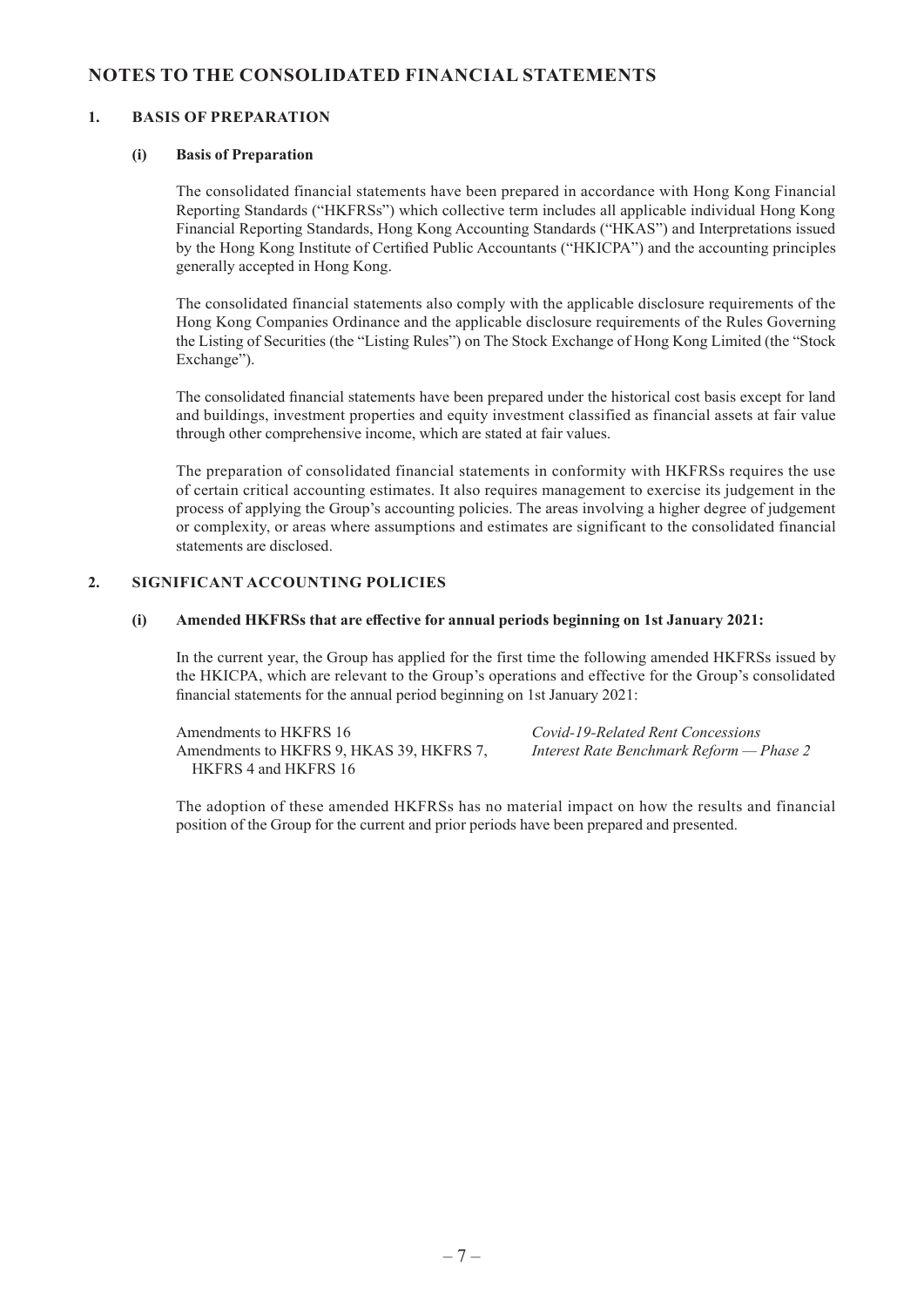#### **2. SIGNIFICANT ACCOUNTING POLICIES** *(Continued)*

#### **(ii) Issued but not yet effective HKFRSs:**

At the date of authorisation of these consolidated financial statements, certain new and amended HKFRSs have been published but are not yet effective, and have not been adopted early by the Group.

| <b>HKFRS 17</b>                    | Insurance Contracts and other related<br>amendments <sup>2</sup>                                                       |
|------------------------------------|------------------------------------------------------------------------------------------------------------------------|
| Amendments to HKFRS 3              | Reference to the Conceptual Framework <sup>4</sup>                                                                     |
| Amendments to HKFRS 10 and HKAS 28 | Sale or Contribution of Assets between<br>an Investor and its Associate or Joint Venture <sup>3</sup>                  |
| Amendments to HKFRS 16             | Covid-19-Related Rent Concessions beyond<br>30th June 2021 <sup>5</sup>                                                |
| Amendments to HKAS 1               | Classification of Liabilities as Current or<br>Non-current and related amendments to<br>Hong Kong Interpretation $5^2$ |
| Amendments to HKAS 1 and           | Disclosure of Accounting Policies <sup>2</sup>                                                                         |
| <b>HKFRS</b> Practice Statement 2  |                                                                                                                        |
| Amendments to HKAS 8               | Definition of Accounting Estimates <sup>2</sup>                                                                        |
| Amendments to HKAS 12              | Deferred Tax related to Assets and Liabilities<br>arising from a Single Transaction <sup>2</sup>                       |
| Amendments to HKAS 16              | Property, Plant and Equipment - Proceeds<br>before Intended Use <sup>1</sup>                                           |
| Amendments to HKAS 37              | Onerous Contracts $\sim$ Cost of Fulfilling<br>a Contract <sup>1</sup>                                                 |
| Amendments to HKFRSs               | Annual Improvements to HKFRS Standards<br>$2018 - 2020$ <sup>1</sup>                                                   |
| Accounting Guideline 5 (Revised)   | Merger Accounting for Common Control <sup>4</sup>                                                                      |
|                                    |                                                                                                                        |

- <sup>1</sup> Effective for annual periods beginning on or after 1st January 2022<br>Effective for annual periods beginning on or after 1st January 2023
- <sup>2</sup><br>Effective for annual periods beginning on or after 1st January 2023<br> $E$  Effective data not vet determined
- <sup>3</sup><br>Effective date not yet determined<br><sup>4</sup>
- <sup>4</sup> Effective for business combination/common control combination for which the acquisition/ combination date is on or after the beginning of the first annual period beginning on or after 1st January 2022
- <sup>5</sup> Effective for annual periods beginning on or after 1st April 2021

The directors anticipate that all of the pronouncements will be adopted in the Group's accounting policy for the first period beginning after the effective date of the pronouncement. The new and amended HKFRSs are not expected to have a material impact on the Group's financial statements.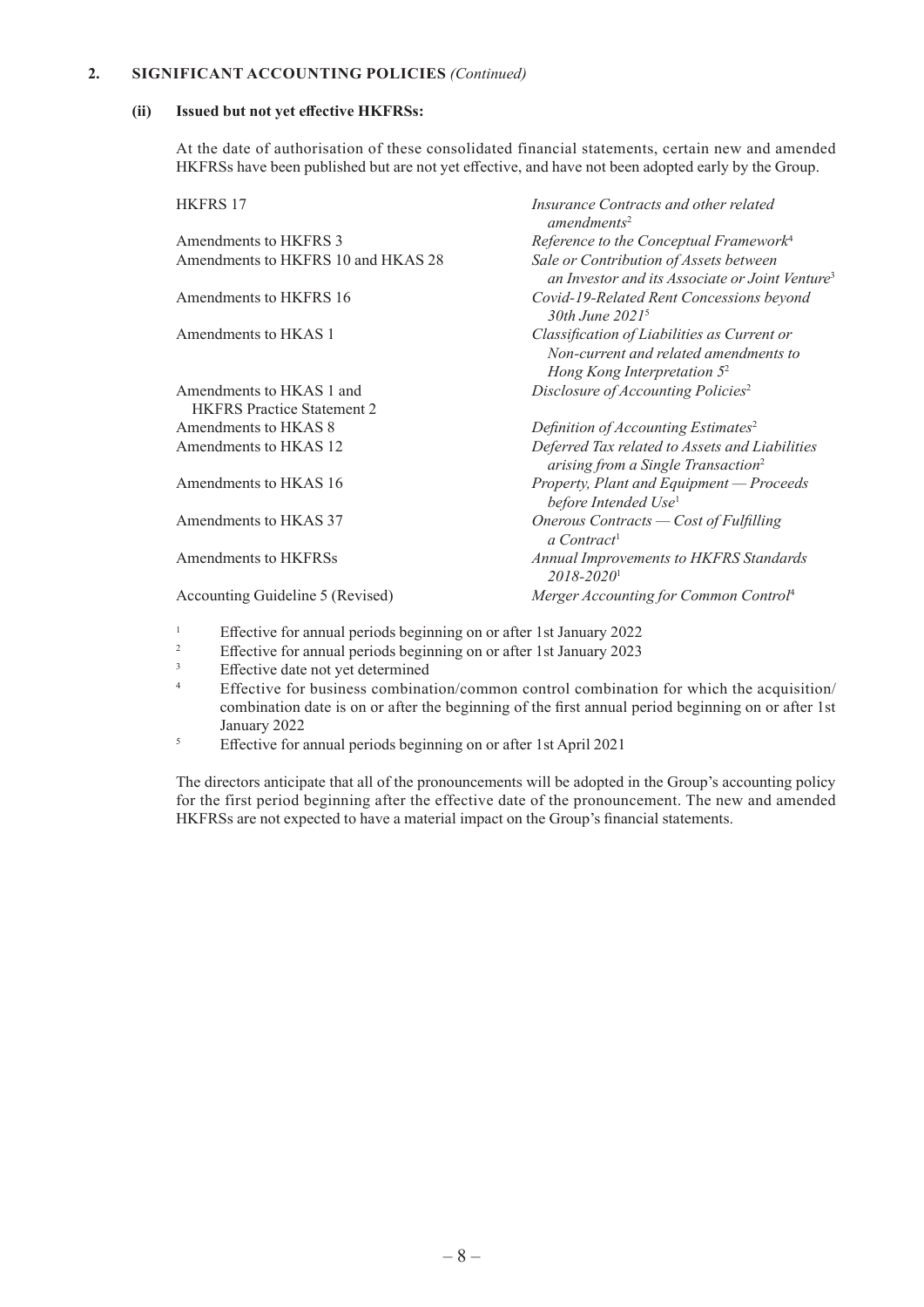### **3. REVENUE AND SEGMENT INFORMATION**

The Group's revenue is analysed as follows:

|                                | <b>Audited</b><br><b>Year ended</b><br>31st December |                 |
|--------------------------------|------------------------------------------------------|-----------------|
|                                |                                                      |                 |
|                                |                                                      |                 |
|                                | 2021                                                 |                 |
|                                | <b>HK\$'000</b>                                      | <b>HK\$'000</b> |
| <b>Continuing operations</b>   |                                                      |                 |
| Sales of goods                 | 1,051,860                                            | 1,035,415       |
| Revenue from service contracts | 997,760                                              | 953,434         |
|                                | 2,049,620                                            | 1,988,849       |

The executive directors have been identified as the chief operating decision maker. The executive directors have reviewed the Group's internal reporting in order to assess the performance and allocate resources. The executive directors have determined the operating segments based on the Group's internal reporting.

The Group is currently organised into two (2020: two) operating divisions — Information Technology Products ("IT Products") and Information Technology Services ("IT Services").

These divisions are the basis on which the Group reports its primary segment information to the chief operating decision maker. The business nature of each segment is disclosed as follows:

#### **IT Products**

Being the business of information technology in supplying of information technology and associated products.

#### **IT Services**

Being the business of information technology in providing systems integration, software and consulting services, engineering support for products and solutions and managed services. The Group's IT services segment includes the Group's operations in the United States of America (the "US") through its previous subsidiaries, Grid Dynamics International, Inc. ("Grid Dynamics") and its subsidiaries ("Grid Dynamics Group"), which is a significant geographical component of the IT services segment and classified as discontinued operation during the year ended 31st December 2020 (Note 9).

The Group's revenue and results by operating segments for the year/period are presented below:

#### **Audited**

#### **Year ended 31st December 2021**

|                                             | <b>Continuing operations</b>          |                                       |                                 | <b>Discontinued</b><br>operations     |
|---------------------------------------------|---------------------------------------|---------------------------------------|---------------------------------|---------------------------------------|
|                                             | <b>IT Products</b><br><b>HK\$'000</b> | <b>IT Services</b><br><b>HK\$'000</b> | <b>Total</b><br><b>HK\$'000</b> | <b>IT Services</b><br><b>HK\$'000</b> |
| <b>Revenue from external customers</b>      | 1,051,860                             | 997,760                               | 2,049,620                       |                                       |
| <b>Intersegment revenue</b>                 | 2,474                                 | 18,875                                | 21,349                          |                                       |
| Segment revenue                             | 1,054,334                             | 1,016,635                             | 2,070,969                       |                                       |
| Reportable segment profit                   | 91,782                                | 45,838                                | 137,620                         |                                       |
| <b>Segment depreciation</b>                 | 2,514                                 | 10,059                                | 12,573                          |                                       |
| Additions to property, plant and equipment* | 135                                   | 6,811                                 | 6,946                           |                                       |

\* Additions to property, plant and equipment of HK\$14,542,000 were related to unallocated assets.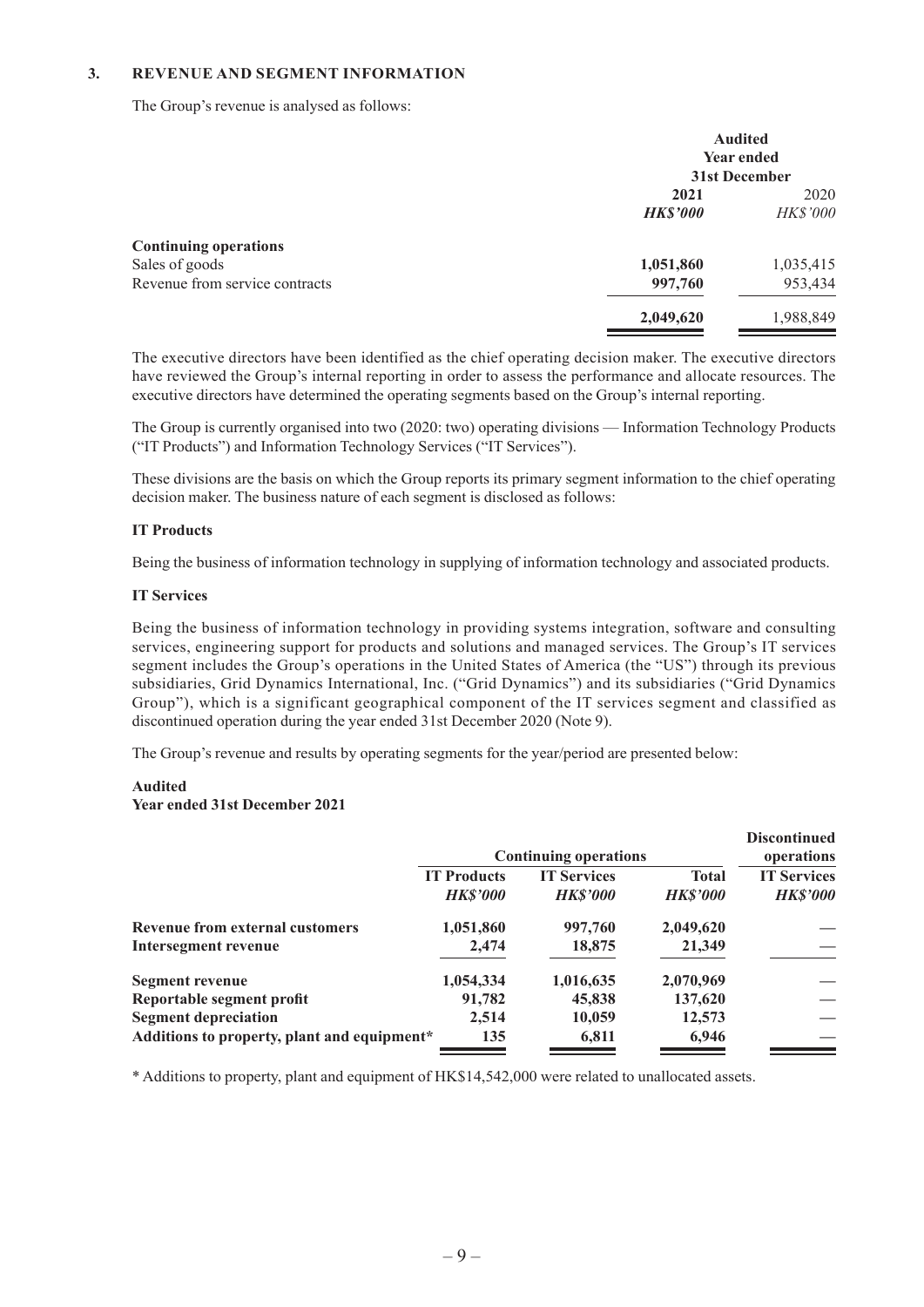The Group's revenue and results by operating segments for the year are presented below: *(Continued)*

#### Audited

Year ended 31st December 2020

|                                             |                    |                       |                 | Discontinued    |
|---------------------------------------------|--------------------|-----------------------|-----------------|-----------------|
|                                             |                    |                       |                 | operations      |
|                                             |                    | Continuing operations |                 | (Note)          |
|                                             | <b>IT</b> Products | <b>IT</b> Services    | Total           | IT Services     |
|                                             | <b>HK\$'000</b>    | <b>HK\$'000</b>       | <b>HK\$'000</b> | <b>HK\$'000</b> |
| Revenue from external customers             | 1,035,415          | 953,434               | 1,988,849       | 166,610         |
| Intersegment revenue                        | 2,698              | 23,753                | 26,451          |                 |
| Segment revenue                             | 1,038,113          | 977,187               | 2,015,300       | 166,610         |
| Reportable segment profit                   | 76,413             | 99,476                | 175,889         | 25,216          |
| Segment depreciation                        | 2,492              | 9.041                 | 11,533          | 1,622           |
| Segment amortisation                        |                    |                       |                 | 2,364           |
| Additions to property, plant and equipment* | 12                 | 6,196                 | 6,208           | 1,852           |
| Additions to intangible assets              |                    |                       |                 | 3,587           |

\* Additions to property, plant and equipment of HK\$8,136,000 were related to unallocated assets.

*Note:* For the period from 1st January 2020 to 5th March 2020.

The Group's assets and liabilities by operating segments as at reporting dates are presented below:

#### **Audited As at 31st December 2021**

|                                                                           | <b>IT Products</b><br><b>HKS'000</b> | <b>IT Services</b><br><b>HK\$'000</b> | <b>Total</b><br><b>HK\$'000</b> |
|---------------------------------------------------------------------------|--------------------------------------|---------------------------------------|---------------------------------|
| <b>Reportable segment assets</b><br><b>Reportable segment liabilities</b> | 376,687<br>306,208                   | 329,333<br>194,421                    | 706,020<br>500,629              |
| Audited<br>As at 31st December 2020                                       |                                      |                                       |                                 |
|                                                                           | <b>IT Products</b>                   | <b>IT Services</b>                    | Total                           |
|                                                                           | <b>HKS'000</b>                       | <b>HK\$'000</b>                       | <b>HKS'000</b>                  |
| Reportable segment assets                                                 | 368,092                              | 368,137                               | 736,229                         |
| Reportable segment liabilities                                            | 408,428                              | 201,573                               | 610,001                         |

#### **(a) Segment accounting policies**

The accounting policies of the reportable segments are the same as the Group's accounting policies. Performance is measured based on segment profit that is used by the chief operating decision maker for the purposes of resource allocation and assessment of segment performance. Income tax expense is not allocated to reportable segments.

The revenue, profit or loss, assets and liabilities of the Group are allocated based on the operations of the segments.

Reportable segment profit is profit before income tax, excluding unallocated other income, unallocated other loss, net, share of results of associates, unallocated depreciation for property, plant and equipment that are used for all segments, fair value loss on revaluation of investment properties, finance costs and unallocated corporate expenses (mainly include staff costs and other general administrative expenses) of the head office.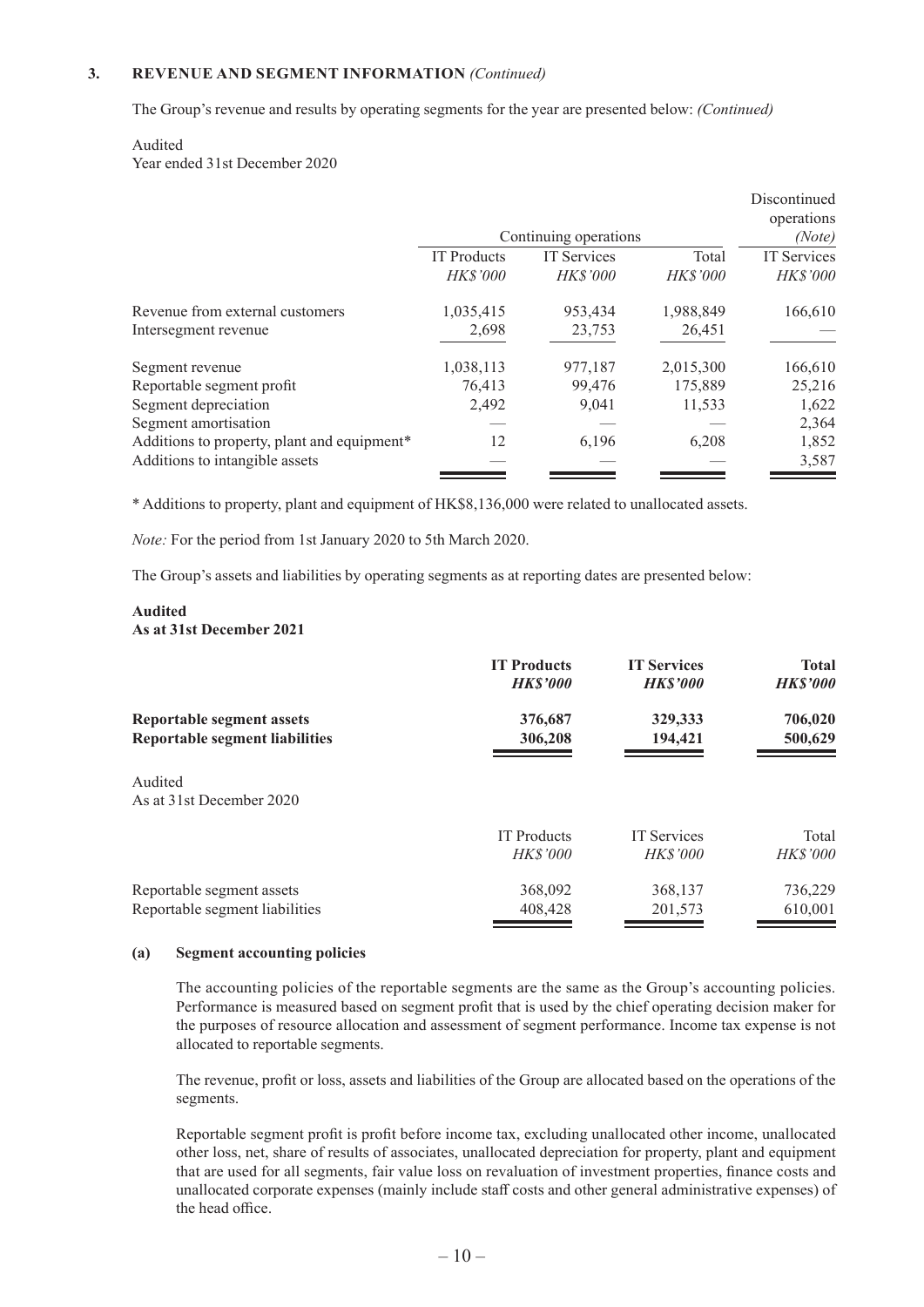#### **(a) Segment accounting policies** *(Continued)*

Reportable segment assets exclude interests in associates, deferred income tax assets, tax recoverable, bank balances and cash and unallocated corporate assets (mainly include property, plant and equipment and investment properties that are used by all segments, prepayments, deposits, other receivables and equity investment).

Reportable segment liabilities exclude current income tax liabilities, deferred income tax liabilities and unallocated corporate liabilities, which mainly include lease liabilities, accrued charges of the head office and bank borrowings.

#### **(b) Reconciliation of the reportable segment revenue, profit or loss, assets and liabilities**

Reportable segment revenue, profit or loss, assets and liabilities are reconciled to results and total assets and total liabilities of the Group as follows:

|                                                                                   | <b>Audited</b><br><b>Year ended</b><br>31st December |                                                      |
|-----------------------------------------------------------------------------------|------------------------------------------------------|------------------------------------------------------|
|                                                                                   | 2021<br><b>HK\$'000</b>                              | 2020<br><b>HK\$'000</b>                              |
| <b>Continuing operations</b><br><b>Revenue</b>                                    |                                                      |                                                      |
| Reportable segment revenue                                                        | 2,070,969                                            | 2,015,300                                            |
| Elimination of intersegment revenue                                               | (21, 349)                                            | (26, 451)                                            |
| Revenue per consolidated statement of profit or loss                              | 2,049,620                                            | 1,988,849                                            |
|                                                                                   |                                                      | <b>Audited</b><br><b>Year ended</b><br>31st December |
|                                                                                   | 2021                                                 | 2020                                                 |
|                                                                                   | <b>HK\$'000</b>                                      | <b>HK\$'000</b>                                      |
| <b>Discontinued operations</b><br>Revenue                                         |                                                      |                                                      |
| Reportable segment revenue                                                        |                                                      | 166,610                                              |
| Elimination of intersegment revenue                                               |                                                      |                                                      |
| Revenue per analysis of results from discontinued operations<br>(Note $9(a)(i)$ ) |                                                      | 166,610                                              |

Intersegment revenue is charged at cost plus a percentage of profit mark-up.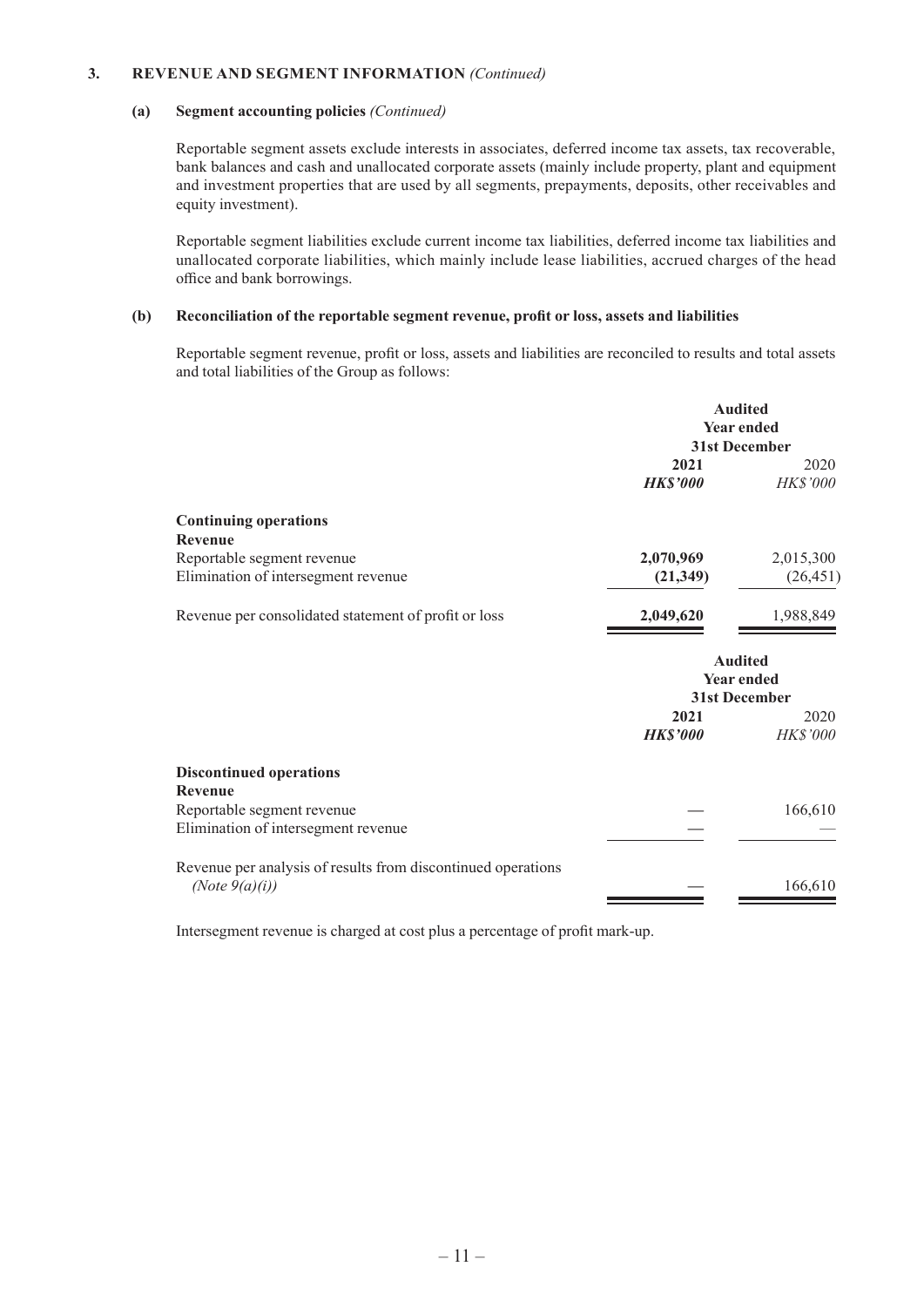### **(b) Reconciliation of the reportable segment revenue, profit or loss, assets and liabilities** *(Continued)*

Reportable segment revenue, profit or loss, assets and liabilities are reconciled to results and total assets and total liabilities of the Group as follows: *(Continued)*

|                                                                       | <b>Audited</b><br><b>Year ended</b><br>31st December |                         |
|-----------------------------------------------------------------------|------------------------------------------------------|-------------------------|
|                                                                       | 2021<br><b>HKS'000</b>                               | 2020<br><i>HK\$'000</i> |
|                                                                       |                                                      |                         |
| <b>Continuing operations</b><br><b>Profit or loss</b>                 |                                                      |                         |
| Reportable segment profit                                             | 137,620                                              | 175,889                 |
| Unallocated amounts:                                                  |                                                      |                         |
| Unallocated other income                                              | 3,337                                                | 4,852                   |
| Unallocated other loss, net                                           | (20, 838)                                            | (3,362)                 |
| Fair value loss on investment properties                              |                                                      | (1,500)                 |
| Unallocated depreciation                                              | (10, 940)                                            | (10, 135)               |
| Share of results of associates                                        | (30, 427)                                            | (63, 480)               |
| Finance costs                                                         | (3,956)                                              | (8,520)                 |
| Unallocated corporate expenses                                        | (44, 887)                                            | (40, 355)               |
| Profit before income tax per consolidated statement of profit or loss | 29,909                                               | 53,389                  |

|                                                | <b>Audited</b><br><b>Year ended</b><br>31st December |                         |
|------------------------------------------------|------------------------------------------------------|-------------------------|
|                                                | 2021<br><b>HK\$'000</b>                              | 2020<br><b>HK\$'000</b> |
| <b>Discontinued operations</b>                 |                                                      |                         |
| <b>Profit or loss</b>                          |                                                      |                         |
| Reportable segment profit                      |                                                      | 25,216                  |
| Unallocated amounts:                           |                                                      |                         |
| Unallocated other income                       |                                                      | 317                     |
| Unallocated other loss, net                    |                                                      | (381)                   |
| Unallocated depreciation                       |                                                      | (91)                    |
| Finance costs                                  |                                                      | (8)                     |
| Unallocated corporate expenses                 |                                                      | (44, 821)               |
| Loss before income tax per analysis of results |                                                      |                         |
| from discontinued operations (Note 9 (a)(i))   |                                                      | (19,768)                |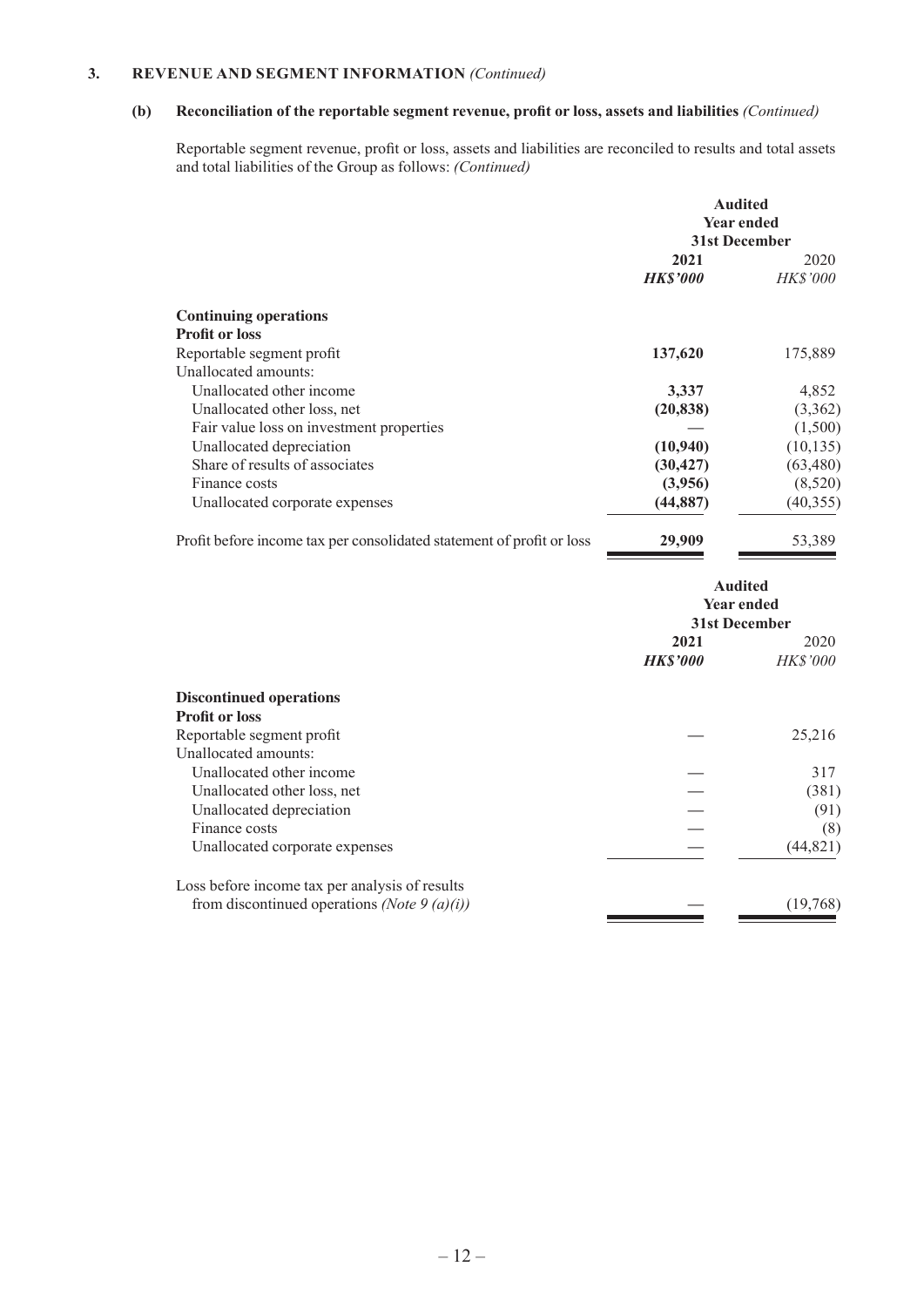### **(b) Reconciliation of the reportable segment revenue, profit or loss, assets and liabilities** *(Continued)*

Reportable segment revenue, profit or loss, assets and liabilities are reconciled to results and total assets and total liabilities of the Group as follows: *(Continued)*

|                                                                    |                | <b>Audited</b>  |
|--------------------------------------------------------------------|----------------|-----------------|
|                                                                    | 31st December  |                 |
|                                                                    | 2021           | 2020            |
| <b>Assets</b>                                                      | <b>HKS'000</b> | <b>HK\$'000</b> |
| Reportable segment assets                                          | 706,020        | 736,229         |
| Unallocated assets:                                                |                |                 |
| Interests in associates                                            | 1,191,768      | 1,769,196       |
| Deferred income tax assets                                         | 1,293          | 513             |
| Tax recoverable                                                    | 12,415         | 7,939           |
| Bank balances and cash                                             | 603,947        | 370,521         |
| Unallocated corporate assets                                       | 371,234        | 363,599         |
| Total assets per consolidated statement of financial position      | 2,886,677      | 3,247,997       |
|                                                                    |                | <b>Audited</b>  |
|                                                                    | 31st December  |                 |
|                                                                    | 2021           | 2020            |
| <b>Liabilities</b>                                                 | <b>HKS'000</b> | <b>HK\$'000</b> |
| Reportable segment liabilities<br>Unallocated liabilities:         | 500,629        | 610,001         |
| Current income tax liabilities                                     | 2,768          | 4,247           |
| Deferred income tax liabilities                                    | 169,209        | 203,886         |
| Unallocated corporate liabilities                                  | 223,746        | 236,070         |
| Total liabilities per consolidated statement of financial position | 896,352        | 1,054,204       |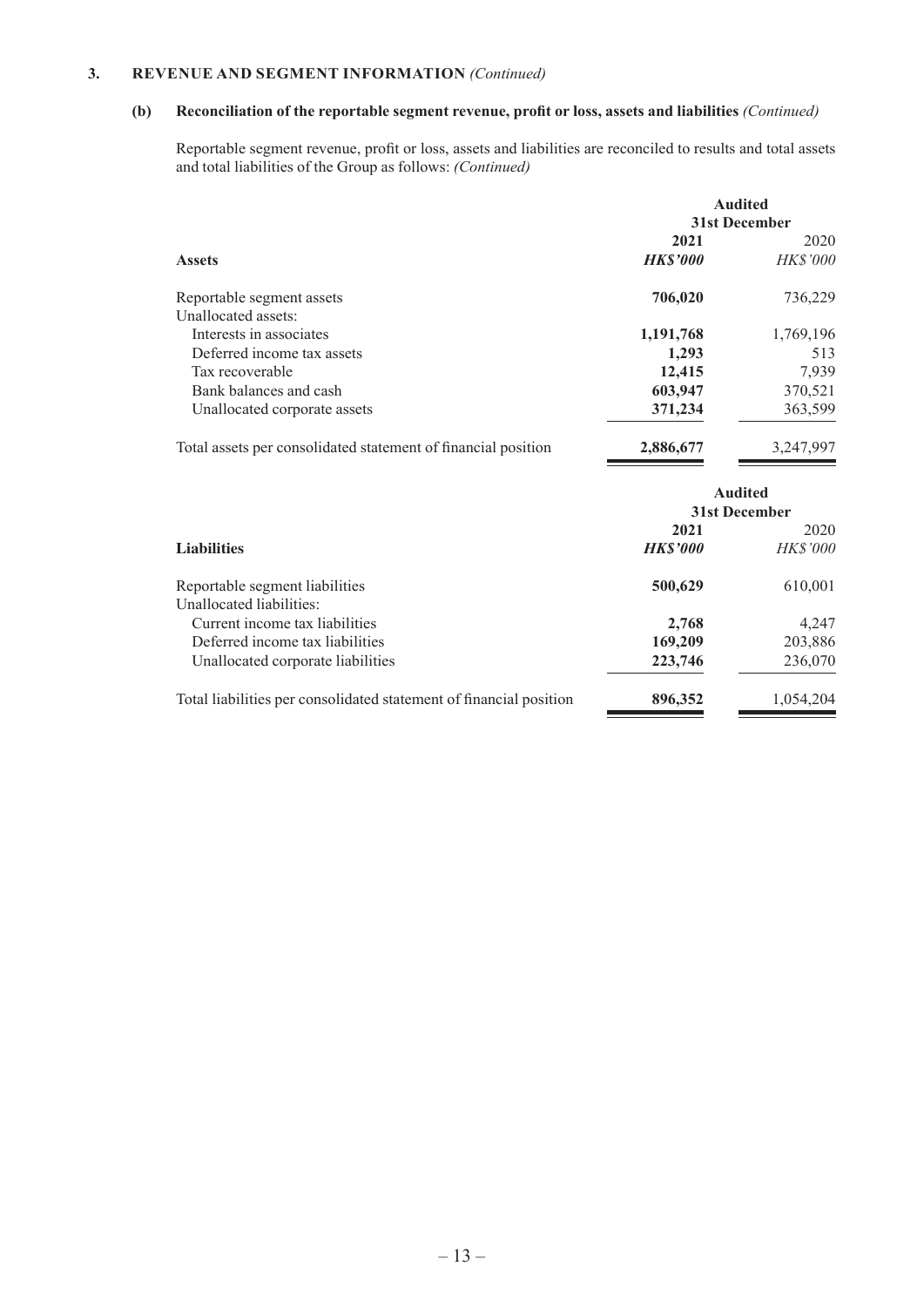#### **(b) Reconciliation of the reportable segment revenue, profit or loss, assets and liabilities** *(Continued)*

The following table sets out information about the geographical segment location of the Group's revenue from external customers. The geographical location of customers is based on the location at which the services were provided or the goods were delivered.

|                          |                 | <b>Revenue from external customers</b><br><b>Audited</b><br><b>Year ended</b><br><b>31st December</b> |                 |                                |  |
|--------------------------|-----------------|-------------------------------------------------------------------------------------------------------|-----------------|--------------------------------|--|
|                          |                 | <b>Continuing operations</b>                                                                          |                 | <b>Discontinued operations</b> |  |
|                          | 2021            | 2020                                                                                                  | 2021            | 2020                           |  |
| <b>Place of domicile</b> | <b>HK\$'000</b> | <b>HK\$'000</b>                                                                                       | <b>HK\$'000</b> | <b>HK\$'000</b>                |  |
| Hong Kong                | 1,948,100       | 1,846,011                                                                                             |                 |                                |  |
| US                       |                 |                                                                                                       |                 | 166,610                        |  |
| Mainland China           | 3,531           | 3,437                                                                                                 |                 |                                |  |
| Macau                    | 37,841          | 50,195                                                                                                |                 |                                |  |
| Thailand                 | 42,948          | 73,947                                                                                                |                 |                                |  |
| Taiwan                   | 17,200          | 15,259                                                                                                |                 |                                |  |
|                          | 2,049,620       | 1,988,849                                                                                             |                 | 166,610                        |  |

#### **Information about major customers from continuing operations**

The Group has one customer with whom transaction exceeded 10% of the Group's revenue from continuing operations amounted to approximately HK\$294,697,000 during the year ended 31st December 2021 (2020: HK\$277,738,000).

The following table sets out information about the geographical segment location of the Group's noncurrent assets (other than financial instruments and deferred income tax assets). The geographical location of the specified non-current assets is based on the physical location of the asset in the case of property, plant and equipment and investment properties, the location of the operations to which they are allocated in the case of intangible assets, and the location of operations in the case of interests in associates.

|                          |                 | <b>Specified non-current assets</b><br><b>Audited</b> |  |
|--------------------------|-----------------|-------------------------------------------------------|--|
|                          |                 | 31st December                                         |  |
|                          | 2021            | 2020                                                  |  |
| <b>Place of domicile</b> | <b>HK\$'000</b> | <b>HK\$'000</b>                                       |  |
| Hong Kong                | 355,246         | 349,294                                               |  |
| <b>US</b>                | 1,172,303       | 1,749,392                                             |  |
| Singapore                | 18,736          | 19,055                                                |  |
| Mainland China           | 4,816           | 805                                                   |  |
| Macau                    | 1,183           | 1,797                                                 |  |
| Thailand                 | 124             | 308                                                   |  |
| Taiwan                   | 79              | 556                                                   |  |
|                          | 1,552,487       | 2,121,207                                             |  |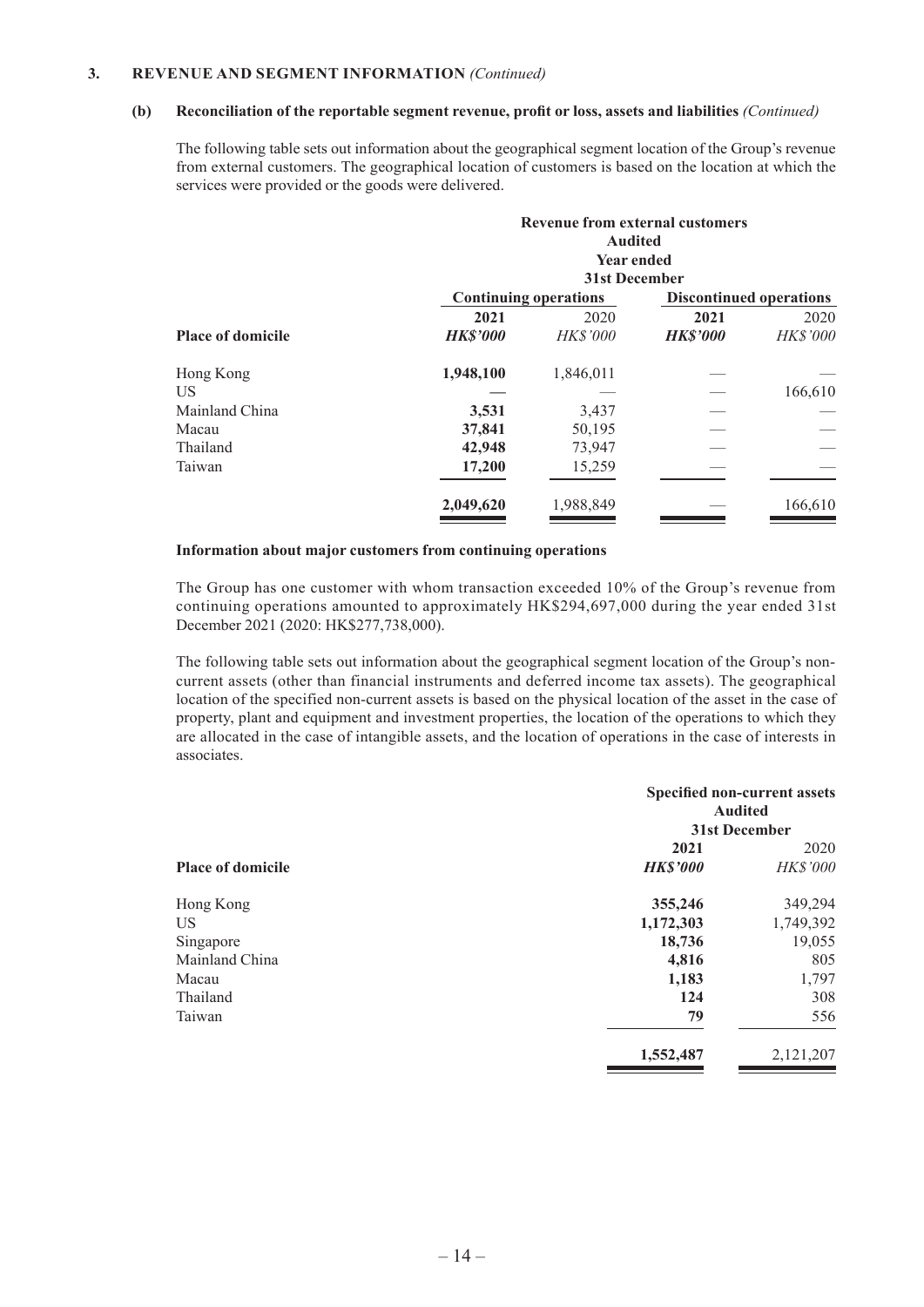### **(c) Disaggregation of revenue from contracts with customers**

The Group derives revenue from the transfer of goods and services over time and at a point of time, details of the Group's timing of revenue recognition were as follows:

|                                 |                              | <b>Audited</b><br><b>Year ended</b><br>31st December |                 |                                |
|---------------------------------|------------------------------|------------------------------------------------------|-----------------|--------------------------------|
|                                 | <b>Continuing operations</b> |                                                      |                 | <b>Discontinued operations</b> |
|                                 | 2021                         | 2020                                                 | 2021            | 2020                           |
|                                 | <b>HK\$'000</b>              | <i>HK\$'000</i>                                      | <b>HK\$'000</b> | <b>HK\$'000</b>                |
| Timing of revenue recognition   |                              |                                                      |                 |                                |
| At a point in time              | 1,196,861                    | 1,212,679                                            |                 |                                |
| Over time                       | 852,759                      | 776,170                                              |                 | 166,610                        |
| Revenue from external customers | 2,049,620                    | 1,988,849                                            |                 | 166,610                        |

Revenue relates to performance obligation that are unsatisfied as at 31st December 2021 amounted to HK\$1,214,337,000 (2020: HK\$1,042,957,000) are expected to be recognised within one to five years.

### **4. OTHER INCOME**

|                                                           | <b>Audited</b><br><b>Year ended</b><br>31st December |                  |
|-----------------------------------------------------------|------------------------------------------------------|------------------|
|                                                           | 2021<br><b>HK\$'000</b>                              | 2020<br>HK\$'000 |
| <b>Continuing operations</b><br>Interest on bank deposits | 43                                                   | 522              |
| Rental income from investment properties                  | 2,425                                                | 3,886            |
| Others                                                    | 1,116                                                | 933              |
|                                                           | 3,584                                                | 5,341            |

### **5. OTHER LOSS, NET**

|                                                             | <b>Audited</b><br><b>Year ended</b><br>31st December |                         |
|-------------------------------------------------------------|------------------------------------------------------|-------------------------|
|                                                             | 2021<br><b>HKS'000</b>                               | 2020<br><b>HK\$'000</b> |
|                                                             |                                                      |                         |
| <b>Continuing operations</b>                                |                                                      |                         |
| Gain on disposal of property, plant and equipment           | 98                                                   |                         |
| Gain on additional interest in an associate                 | 25,909                                               |                         |
| Gain on disposal of partial interest in an associate        | 129,617                                              |                         |
| Exchange gain/(loss), net                                   | 9                                                    | (1,621)                 |
| Loss on deemed disposal of partial interest in an associate | (176, 471)                                           | (708)                   |
| Waiver of intercompany balances from the Disposal Group     |                                                      | (1,033)                 |
|                                                             | (20, 838)                                            | (3,362)                 |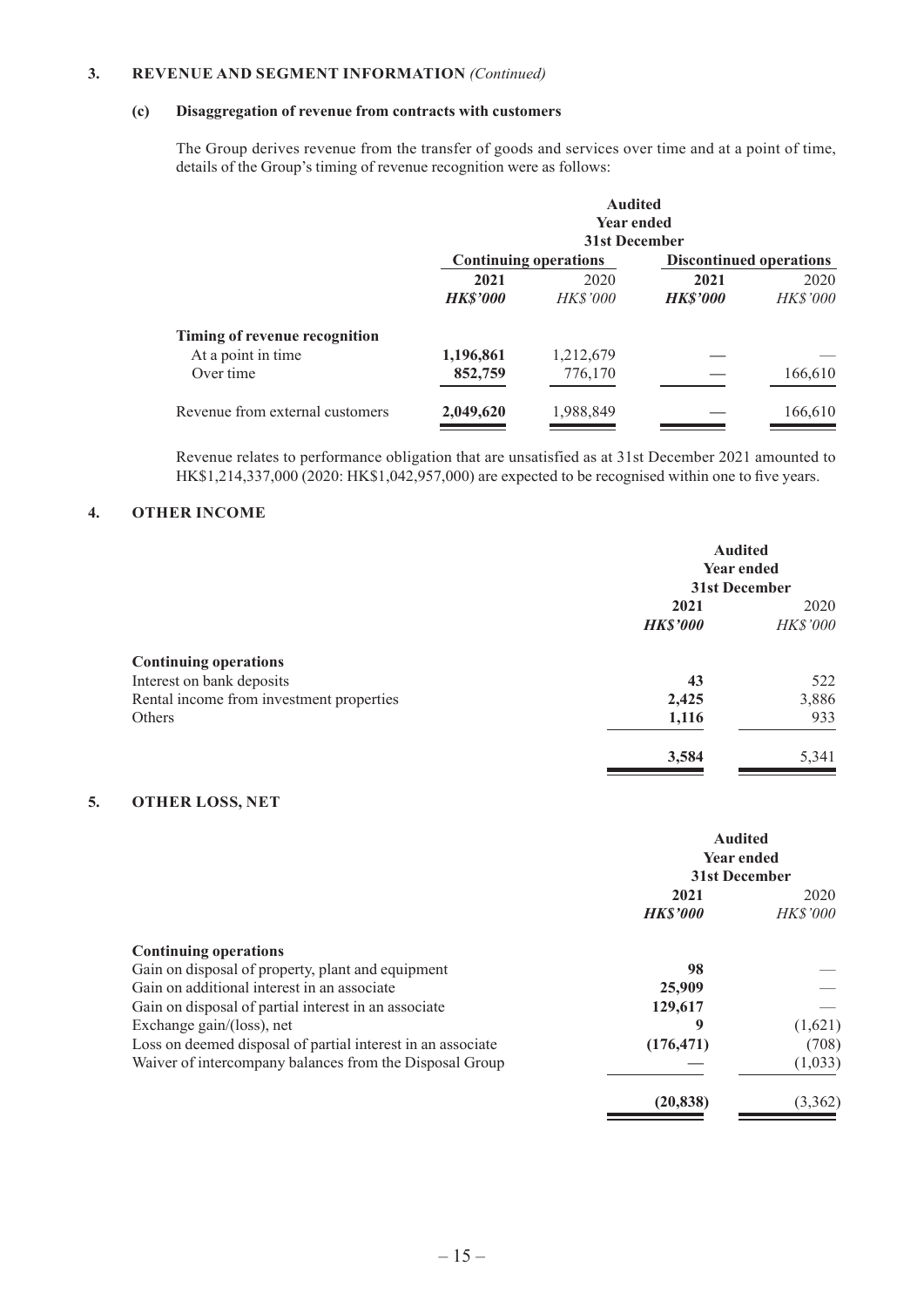### **6. FINANCE INCOME**

Finance income represents accretion of discount recognised upon initial recognition of finance lease receivables to their fair values.

### **7. PROFIT BEFORE INCOME TAX**

|                                                                     | <b>Audited</b><br><b>Year ended</b><br>31st December |                         |
|---------------------------------------------------------------------|------------------------------------------------------|-------------------------|
|                                                                     | 2021<br><b>HK\$'000</b>                              | 2020<br><b>HK\$'000</b> |
| <b>Continuing operations</b>                                        |                                                      |                         |
| Profit before income tax is arrived at after charging/(crediting):  |                                                      |                         |
| Auditors' remuneration:                                             |                                                      |                         |
| Audit services                                                      |                                                      |                         |
| - Current year                                                      | 2,172                                                | 2,553                   |
| — Over-provision in respect of prior year                           | (32)                                                 |                         |
| Non-audit services                                                  | 1,601                                                | 1,274                   |
| Depreciation:                                                       |                                                      |                         |
| - Property, plant and equipment - owned assets                      | 16,708                                               | 15,870                  |
| - Property, plant and equipment - right-of-use assets               | 6,805                                                | 5,799                   |
| Professional fee related to partial disposal of an associate        | 1,640                                                |                         |
| Lease charges:                                                      |                                                      |                         |
| -Short term leases                                                  | 1,236                                                | 1,270                   |
| ECL allowance of trade receivables                                  | 3,768                                                | 6,141                   |
| Reversal of ECL allowance of trade receivables                      | (2,934)                                              | (551)                   |
| ECL allowance of contract assets                                    | 847                                                  |                         |
| Provision for/(Reversal of provision for) obsolete inventories, net | 63                                                   | (265)                   |
| Write off of inventories                                            | 74                                                   | 1,226                   |

### **8. INCOME TAX EXPENSE**

|                                          | <b>Audited</b><br><b>Year ended</b> |          |
|------------------------------------------|-------------------------------------|----------|
|                                          | 31st December                       |          |
|                                          | 2021                                | 2020     |
|                                          | <b>HK\$'000</b>                     | HK\$'000 |
| <b>Continuing operations</b>             |                                     |          |
| Current taxation:                        |                                     |          |
| Hong Kong profits tax (Note $(i)$ )      | 14,814                              | 14,698   |
| Overseas taxation                        | 11,879                              | 465      |
| Overseas withholding tax (Note (ii))     | 1,745                               | 13,117   |
| Overprovision in respect of prior years: |                                     |          |
| Hong Kong profits tax                    | (196)                               | (132)    |
| Overseas taxation                        | (126)                               | (288)    |
|                                          | 28,116                              | 27,860   |
| Deferred taxation:                       |                                     |          |
| Current year                             | (2,339)                             | 193      |
| Income tax expense                       | 25,777                              | 28,053   |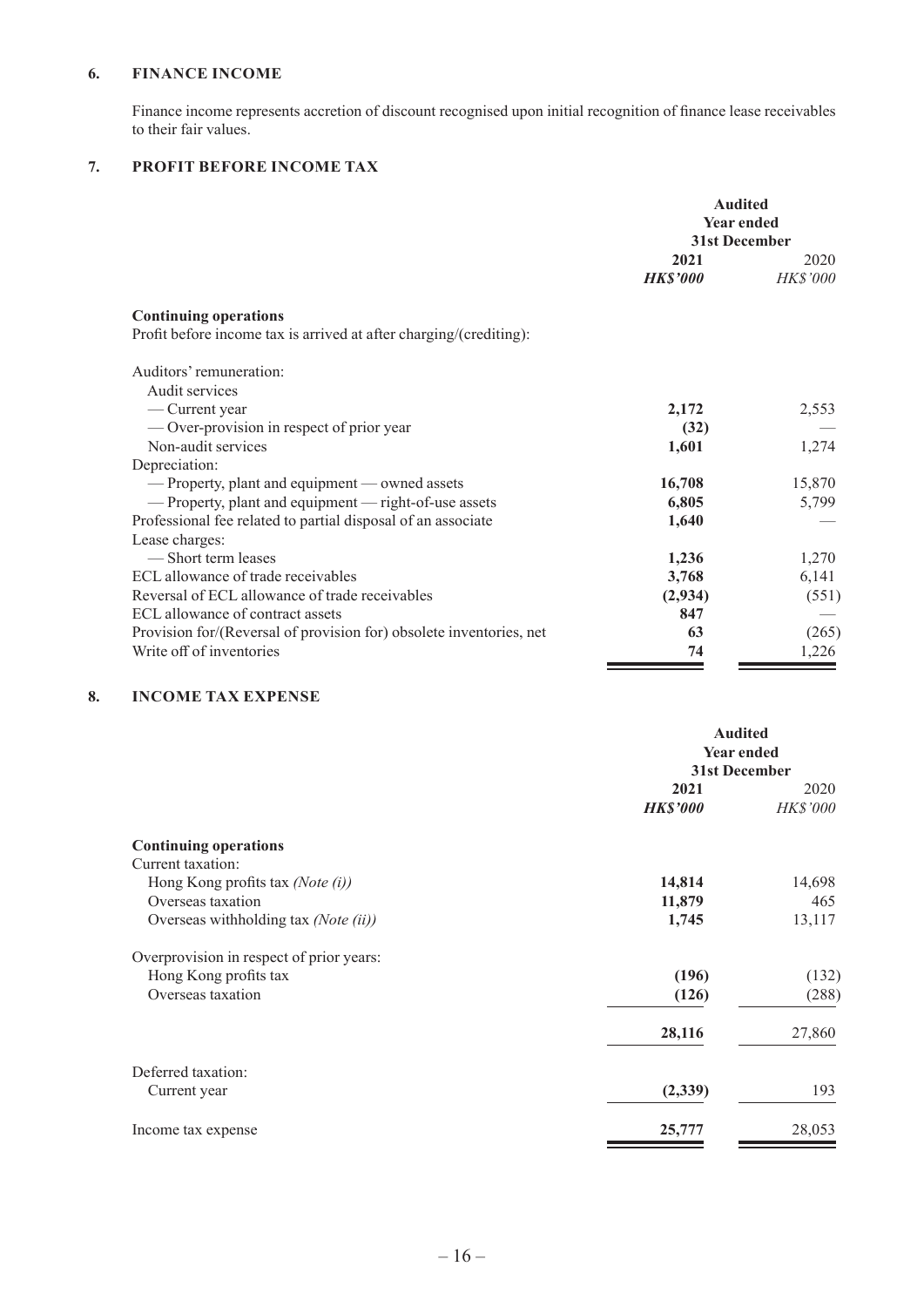#### **8. INCOME TAX EXPENSE** *(Continued)*

*Notes:*

- (i) Under the two-tiered profits tax rates regime, the first HK\$2 million of profits of qualifying entities will be taxed at 8.25%, and the profits above HK\$2 million will be taxed at 16.5%. The profits of entities not qualifying for the two-tiered profits tax rates regime will continue to be taxed at 16.5%. For the years ended 31st December 2021 and 2020, Hong Kong profits tax of a subsidiary of the Company is calculated in accordance with the two-tiered profits tax rates regime.
- (ii) Pursuant to the US Foreign Account Tax Compliance Act, a tax law enacted in the US, a 30% withholding tax is levied on interest income received by a non-US resident from a US resident. The Group is liable to withholding tax on the interest income received in cash by non-US subsidiaries from an US subsidiary during the years ended 31st December 2020 and 2021.

### **9. DISCONTINUED OPERATIONS**

On 13th November 2019, the Company, Grid Dynamics, ChaSerg Technology Acquisition Corp. ("ChaSerg"), CS Merger Sub 1 Inc. ("Merger Sub 1") and CS Merger Sub 2 LLC ("Merger Sub 2") entered into a conditional merger agreement (the "Merger Agreement"). The transactions contemplated under the Merger Agreement involve the acquisition of Grid Dynamics by ChaSerg, a special purpose acquisition company the shares of which are listed on National Association of Securities Dealers Automated Quotations ("NASDAQ") through the two-step mergers between Grid Dynamics and the wholly-owned subsidiaries of ChaSerg, Merger Sub 1 and Merger Sub 2 (the "Mergers"). The Mergers are effectively an injection of Grid Dynamics in exchange for cash and equity interests in ChaSerg and thereby effecting the separate listing of Grid Dynamics on NASDAQ.

On 5th March 2020, all the conditions precedent set out in the Merger Agreement have been fulfilled in accordance with the terms of the Merger Agreement (the "Completion"). Upon Completion, Grid Dynamics and its subsidiaries (the "Disposal Group") become wholly-owned subsidiaries of Grid Dynamics Holdings, Inc. ("GDH", formerly ChaSerg) (ticker symbol: GDYN). In connection with the Mergers, the Company through its wholly-owned subsidiary, GDD International Holding Company ("GDD") received cash consideration of approximately US\$93,820,000 (equivalent to approximately HK\$727,507,000) and 19,490,295 consideration shares of GDH, which represents approximately 38.34% of the issued share capital of GDH as at the date of Completion (the "Completion Date"). Accordingly, Grid Dynamics ceased to be a subsidiary of the Group (the "Disposal") and the Group's interest in GDH is treated as interests in an associate and accounted for using equity method.

Details of the Merger are set out in the circular of the Company dated 31st December 2019 and the announcement of the Company dated 8th March 2020.

The Disposal Group represents a significant geographical component of the Group's IT services segment, the results of the Disposal Group for the period from 1st January 2020 to the Completion Date are presented as discontinued operations in the consolidated statement of profit or loss for the year ended 31st December 2020. Details of the assets and liabilities disposed of and calculation of gain on disposal are disclosed in Note 22.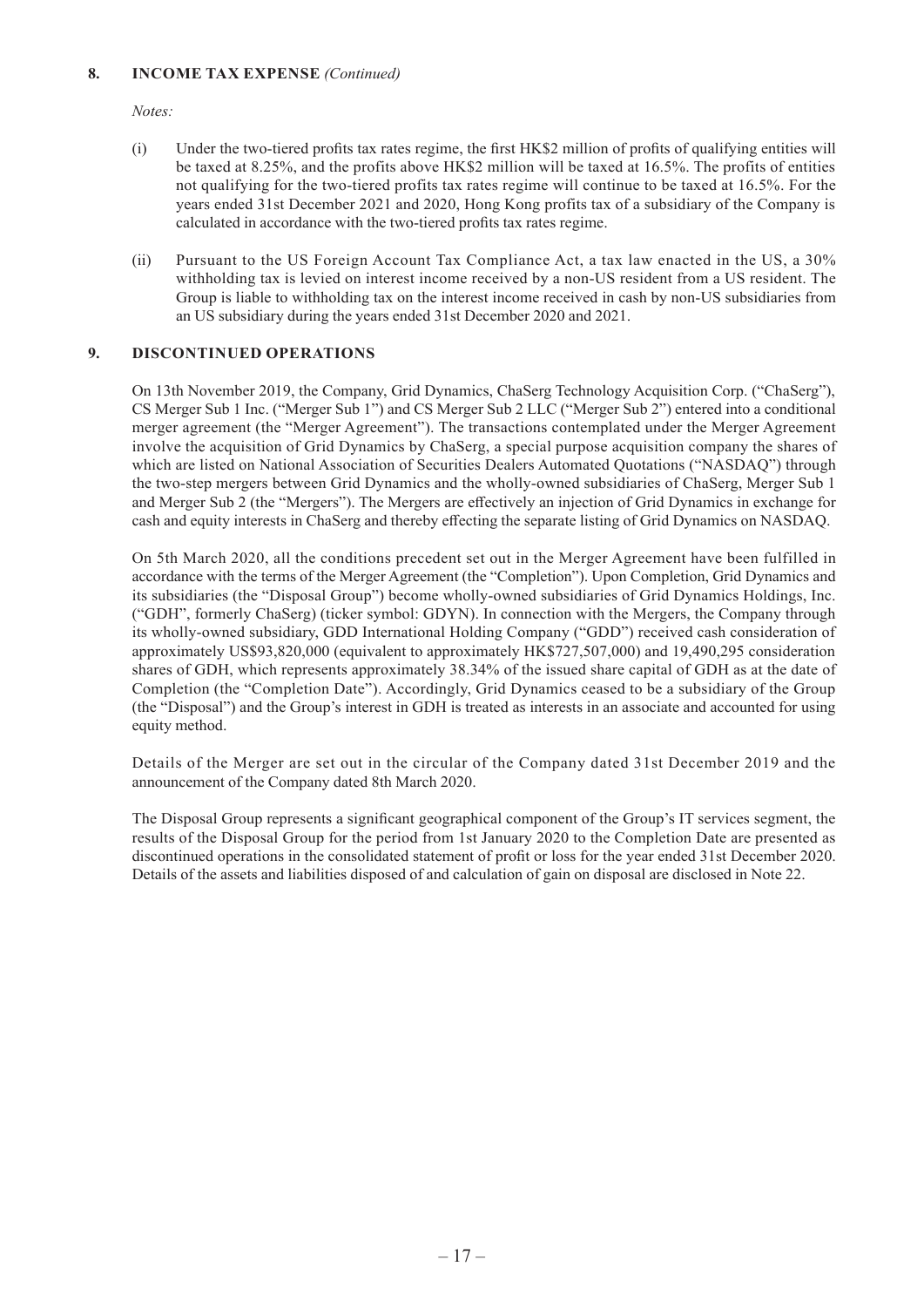#### **9. DISCONTINUED OPERATIONS** *(Continued)*

#### **(a) Analysis of results and cash flows from discontinued operations**

The results of the discontinued operations included in the consolidated statement of profit or loss and the cash flows are set out below.

#### **(i) Profit for the year ended 31st December 2020 from discontinued operations:**

|                                                                                                          | Period from<br>1st January<br>$2020$ to 5th |
|----------------------------------------------------------------------------------------------------------|---------------------------------------------|
|                                                                                                          |                                             |
|                                                                                                          |                                             |
|                                                                                                          |                                             |
|                                                                                                          | March 2020                                  |
|                                                                                                          | HK\$'000                                    |
| Revenue                                                                                                  | 166,610                                     |
| Cost of services rendered                                                                                | (121, 503)                                  |
| Other income                                                                                             | 615                                         |
| Other loss, net                                                                                          | (381)                                       |
| Selling expenses                                                                                         | (20, 185)                                   |
| Administrative expenses                                                                                  | (44, 916)                                   |
| Finance costs                                                                                            | (8)                                         |
| Loss before income tax                                                                                   | (19,768)                                    |
| Income tax credit                                                                                        | 18,147                                      |
| Loss for the period of the Disposal Group                                                                | (1,621)                                     |
| Gain on disposal of the Disposal Group (Note 22)<br>Current income tax expense arising from the Disposal | 1,109,585                                   |
| (Note (a))                                                                                               | (130, 041)                                  |
| Deferred tax expense arising from the Disposal (Note $(b)$ )                                             | (147, 117)                                  |
| Profit for the period from discontinued operations                                                       | 830,806                                     |

#### *Notes:*

- (a) Current income tax expense arising from the Disposal of HK\$130,041,000 relates to US tax on assessable profit of GDD for the year ended 31st December 2020, which mainly contributed by the cash consideration received from the Disposal of HK\$727,507,000. Such tax is calculated based on US federal tax rate at 21% and the applicable US states tax rate.
- (b) Deferred tax expense arising from the Disposal of approximately HK\$147,117,000 relates to the deferred capital gain on the consideration shares received from the Disposal. Such tax is calculated based on US federal tax rate at 21% and the applicable US states tax rate.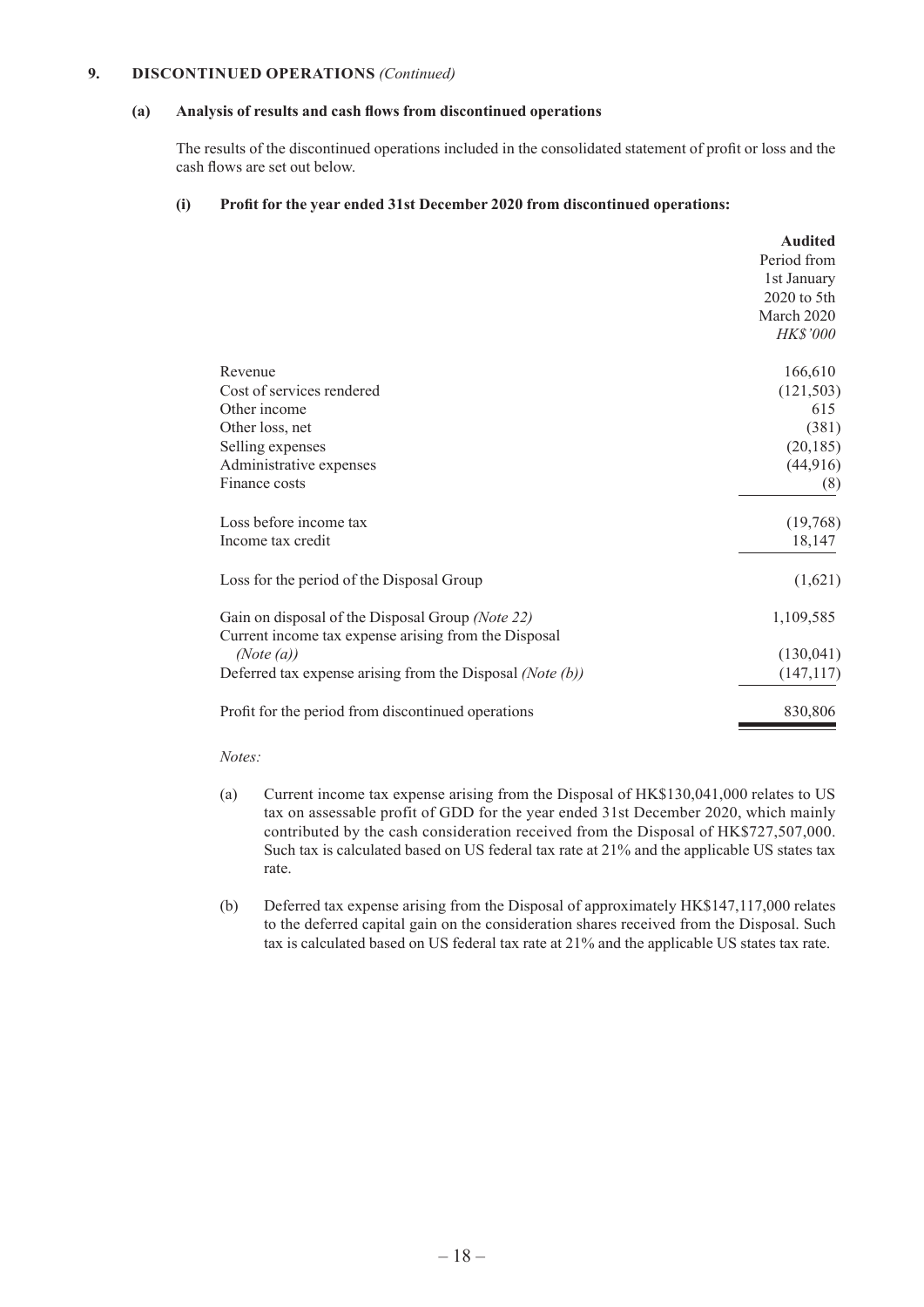### **9. DISCONTINUED OPERATIONS** *(Continued)*

### **(a) Analysis of results and cash flows from discontinued operations** *(Continued)*

(ii) Cash flows for the year ended 31st December 2020 from discontinued operations:

|                                                                                                                                                                  | <b>Audited</b><br>Period from<br>1st January<br>2020 to 5th<br>March 2020<br>HK\$'000   |
|------------------------------------------------------------------------------------------------------------------------------------------------------------------|-----------------------------------------------------------------------------------------|
| Net cash inflow from operating activities                                                                                                                        | 2,562                                                                                   |
| Net cash outflow from investing activities<br>Net cash outflow from financing activities                                                                         | (5,122)<br>(99)                                                                         |
| Net cash outflow                                                                                                                                                 | (2,659)                                                                                 |
| (b)<br>Loss before income tax from discontinued operations                                                                                                       |                                                                                         |
|                                                                                                                                                                  | <b>Audited</b><br>Period from<br>1st January<br>$2020$ to 5th<br>March 2020<br>HK\$'000 |
| Loss before income tax is arrived at after charging/(crediting):<br>Auditors' remuneration:                                                                      |                                                                                         |
| Audit services<br>— Over-provision in respect of prior year<br>Depreciation and amortisation:                                                                    | (410)                                                                                   |
| Property, plant and equipment — owned assets<br>Property, plant and equipment - right-of-use assets<br>Intangible assets (included in cost of services rendered) | 1.622<br>91<br>2,364                                                                    |
| Employee benefit expenses (excluding Directors' emoluments):<br>-Staff salaries and other benefits                                                               | 117,255                                                                                 |
| - Performance related incentive bonus                                                                                                                            | 10,644                                                                                  |
| - Equity-settled share-based payment expenses<br>-Staff retention bonus                                                                                          | 10,486<br>26,073                                                                        |
| Lease charges:<br>-Short term leases                                                                                                                             | 7,434                                                                                   |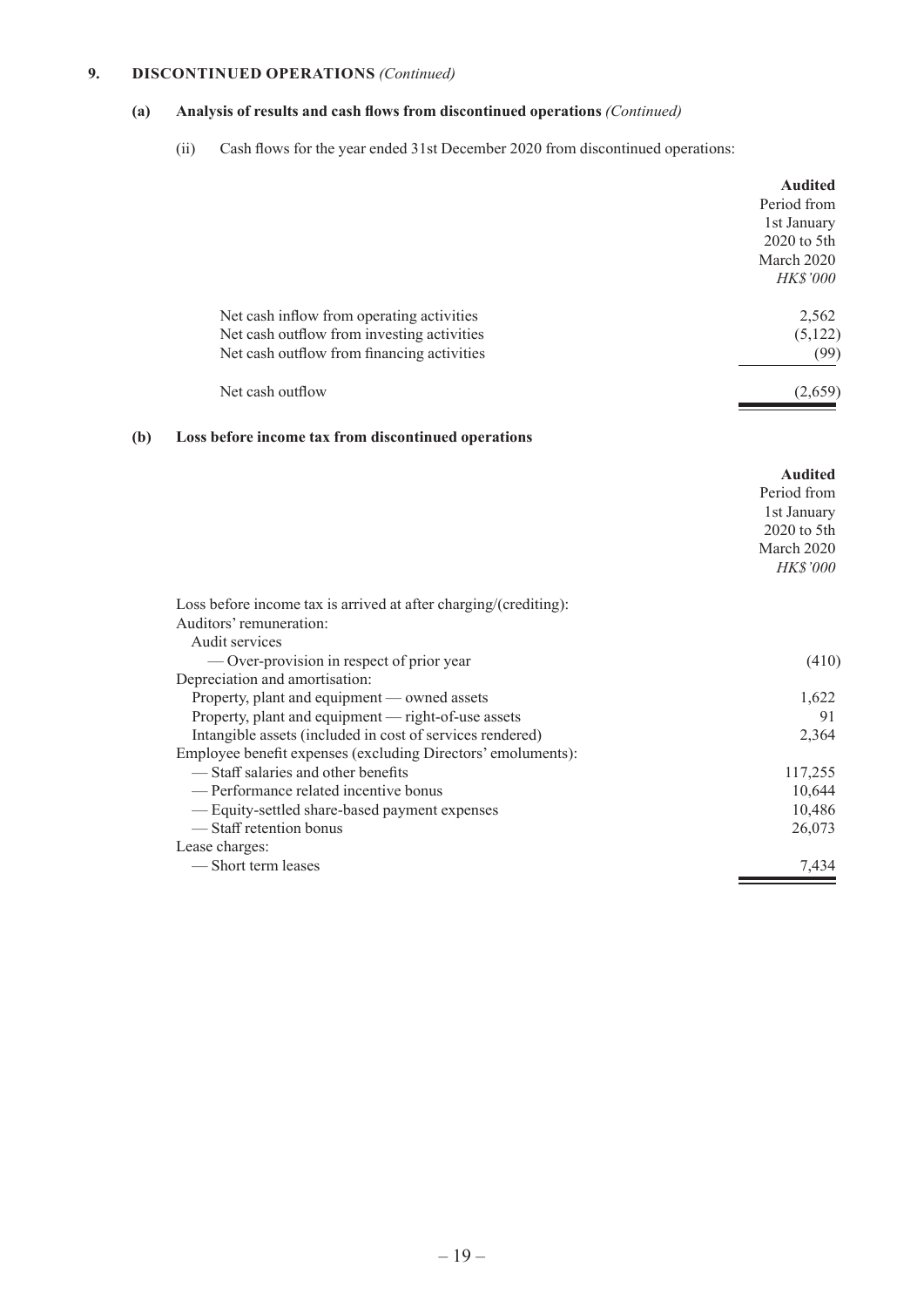### **10. DIVIDENDS**

|                                                                                                                                                      | <b>Audited</b><br><b>Year ended</b><br>31st December |                                    |
|------------------------------------------------------------------------------------------------------------------------------------------------------|------------------------------------------------------|------------------------------------|
|                                                                                                                                                      | 2021<br><b>HK\$'000</b>                              | 2020<br>HK\$'000                   |
| Dividend approved and paid:<br>Final dividend in respect of the year ended 31st December 2020<br>of 3.0 HK cents (2020: in respect of the year ended |                                                      |                                    |
| 31st December 2019 of 3.0 HK cents) per share                                                                                                        | 24,973                                               | 24,819                             |
| Special dividend of 24.0 HK cents (2020: 7.3 HK cents) per share                                                                                     | 200,006                                              | 60,394                             |
|                                                                                                                                                      | 224,979                                              | 85,213                             |
|                                                                                                                                                      |                                                      | <b>Year ended</b><br>31st December |
|                                                                                                                                                      | 2021                                                 | 2020                               |
|                                                                                                                                                      | <b>HK\$'000</b>                                      | <b>HK\$'000</b>                    |
| Dividend proposed:<br>Final dividend in respect of the year ended 31st December 2021<br>of 3.0 HK cents (2020: in respect of the year ended          |                                                      |                                    |
| 31st December 2020 of 3.0 HK cents) per share (Note)                                                                                                 | 25,008                                               | 24,909                             |

The Directors have resolved to recommend the payment of a final dividend in respect of the year ended 31st December 2021 of 3.0 HK cents per share. Subject to the approval of shareholders at the forthcoming annual general meeting, the proposed final dividend is expected to be paid on or before 24th June 2022 to shareholders whose names appear on the register of members of the Company on 10th June 2022.

*Note:*

The proposed final dividend for the year ended 31st December 2021, as referred to above, is calculated on the basis of 833,584,192 (2020: 830,307,964) ordinary shares in issue as at 31st December 2021 and at a final dividend of 3.0 HK cents (2020: 3.0 HK cents) per share.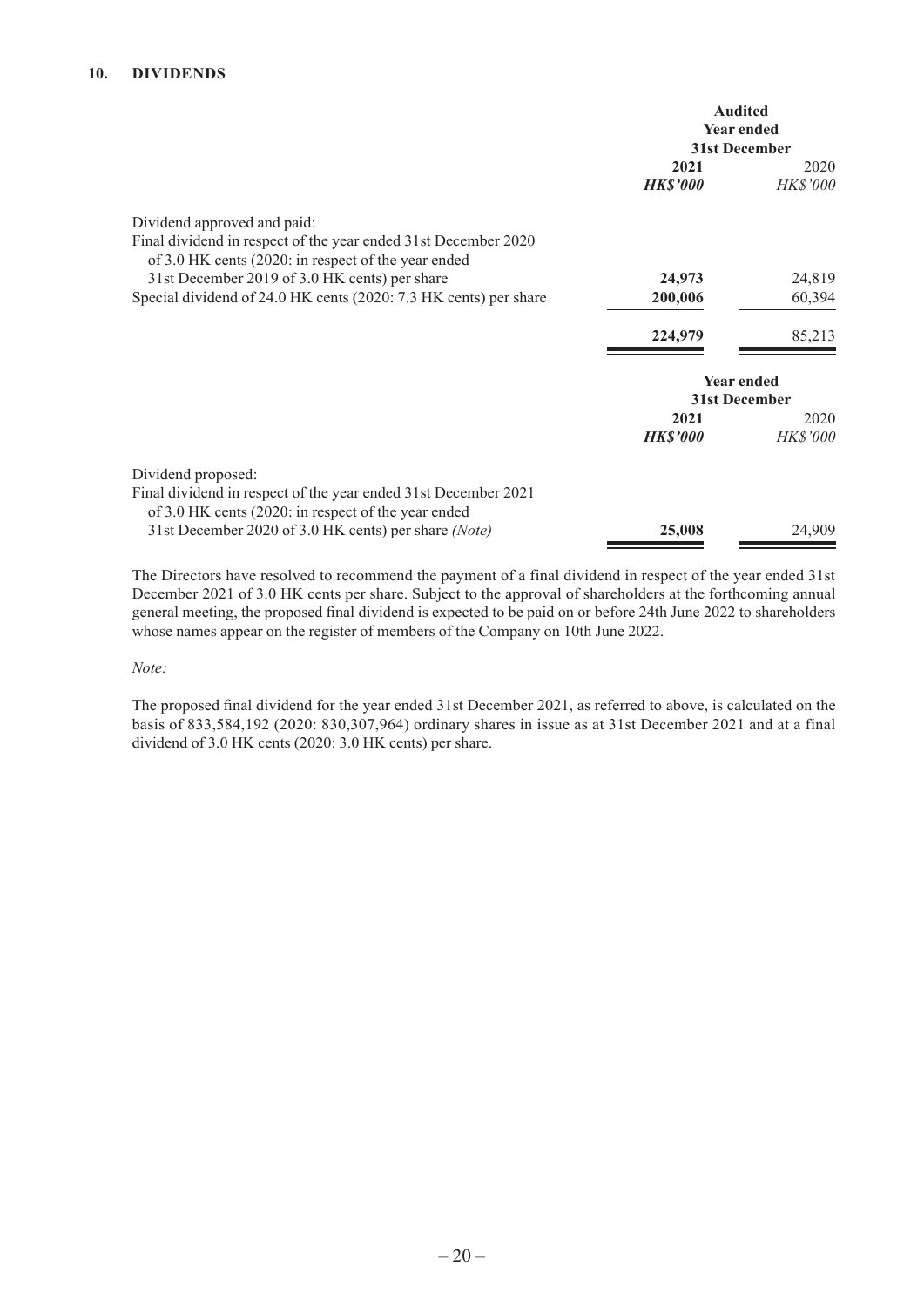### **11. EARNINGS PER SHARE ATTRIBUTABLE TO EQUITY HOLDERS OF THE COMPANY**

The calculation of the basic and diluted earnings per share attributable to equity holders of the Company is based on the following data:

|                                                                               | <b>Audited</b><br><b>Year ended</b><br>31st December |                         |
|-------------------------------------------------------------------------------|------------------------------------------------------|-------------------------|
|                                                                               | 2021                                                 | 2020                    |
|                                                                               | <b>HK\$'000</b>                                      | HK\$'000                |
| Profit attributable to equity holders of the Company                          |                                                      |                         |
| for basic and diluted earnings per share<br>- From continuing operation       | 4,132                                                | 25,336                  |
| - From discontinued operation                                                 |                                                      | 830,962                 |
|                                                                               | 4,132                                                | 856,298                 |
|                                                                               |                                                      |                         |
|                                                                               |                                                      | <b>Number of shares</b> |
|                                                                               | 2021<br>$\bm{000}$                                   | 2020<br>'000            |
| Weighted average number of ordinary shares for basic                          |                                                      |                         |
| earnings per share (Note $(a)$ )                                              | 832,673                                              | 828,369                 |
| Effect of dilutive potential ordinary shares<br>— Share options (Note $(b)$ ) | 6,238                                                | 765                     |
| Weighted average number of ordinary shares                                    |                                                      |                         |
| for diluted earnings per share                                                | 838,911                                              | 829,134                 |
|                                                                               |                                                      | <b>Audited</b>          |
|                                                                               | <b>Year ended</b>                                    |                         |
|                                                                               | 2021                                                 | 31st December<br>2020   |
|                                                                               | <b>HK</b> cents                                      | HK cents                |
| Earnings per share from continuing and discontinued operations                |                                                      |                         |
| — Basic                                                                       | 0.50                                                 | 103.37                  |
| -Diluted                                                                      | 0.49                                                 | 103.28                  |
| Earnings per share from continuing operations                                 |                                                      |                         |
| - Basic                                                                       | 0.50                                                 | 3.06                    |
| - Diluted                                                                     | 0.49                                                 | 3.06                    |
| Earnings per share from discontinued operations                               |                                                      |                         |
| — Basic                                                                       |                                                      | 100.31                  |
| - Diluted                                                                     |                                                      | 100.22                  |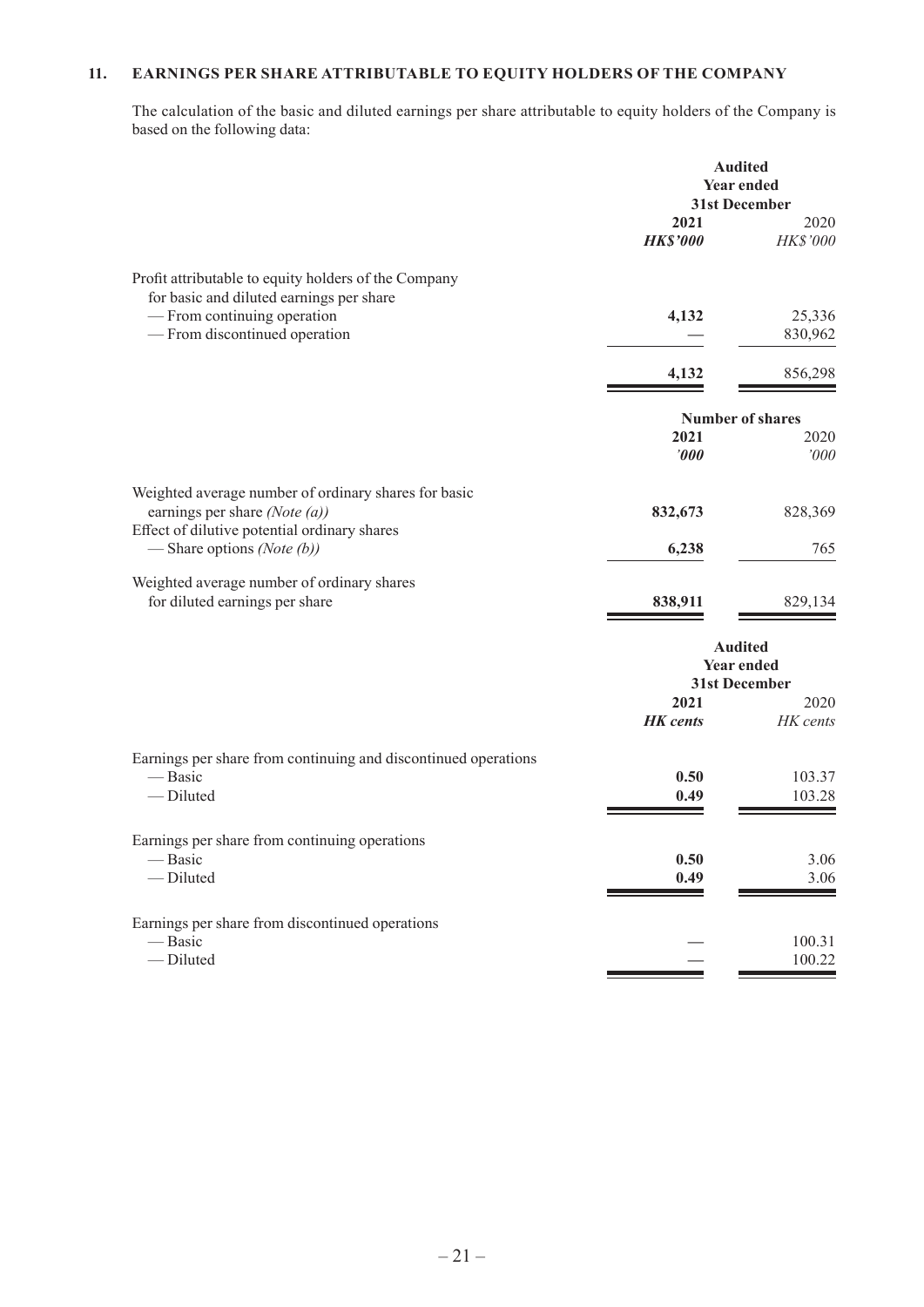### **11. EARNINGS PER SHARE ATTRIBUTABLE TO EQUITY HOLDERS OF THE COMPANY**  *(Continued)*

The calculation of the basic and diluted earnings per share attributable to equity holders of the Company is based on the following data: *(Continued)*

*Notes:*

(a) The 832,673,000 ordinary shares are derived from the weighted average number of ordinary shares in issue during the year ended 31st December 2021.

The 828,369,000 ordinary shares are derived from the weighted average number of ordinary shares in issue during the year ended 31st December 2020.

- (b) The calculation of the diluted earnings per share from continuing operations for the years ended 31st December 2020 and 2021 assumed the exercise of the share options of the Company granted in 2012 and 2017 but has not taken into account the effect of the dilutive instruments issued by the Group's associates as they are considered as auti-dilutive.
- (c) The calculation of the diluted earnings per share from discontinued operations for the years ended 31st December 2020 have not taken into account the effect of share options and the convertible preferred shares granted by the Disposal Group as they are considered as anti-dilutive.

#### **12. PROPERTY, PLANT AND EQUIPMENT**

During the year ended 31st December 2021, additions to property, plant and equipment was approximately HK\$21,488,000 (2020: HK\$16,196,000), mainly for computer, office equipment, furniture and fixtures and right-of-use assets — office premises. Total addition to right-of-use assets and right-of-use assets with reassessment of lease term of approximately HK\$5,739,000 (2020: HK\$7,330,000) and HK\$6,406,000 (2020: nil) respectively during the year ended 31st December 2021, of which all are related to office premises.

During the year ended 31st December 2021, the Group disposed certain property, plant and equipment at the carrying amount of approximately HK\$3,000, resulting in a gain on disposal of approximately HK\$98,000.

The Group's land and buildings were stated at valuations made at 31st December 2021 and 2020. The land and buildings were last revalued by an independent professional valuer, at 31st December 2021 and 2020, at market value basis which is determined by reference to market evidence of recent transactions for similar properties. The revaluation gave rise to a revaluation surplus net of applicable deferred income taxes of approximately HK\$8,876,000 (2020: HK\$1,794,000) which has been credited to the property revaluation reserve.

As at 31st December 2021, if the land and buildings had not been revalued, they would have been included in these consolidated financial statements at historical cost, less accumulated depreciation and amortisation, of approximately HK\$31,840,000 (2020: HK\$33,904,000).

As at 31st December 2021, the Group had pledged land and buildings with carrying amount of HK\$166,700,000 (2020: HK\$166,700,000) to secure banking facilities granted to the Group as disclosed in Note 20.

#### **13. INVESTMENT PROPERTIES**

The investment properties of the Group were last revalued by an independent professional valuer at 31st December 2021 and 2020 at market value basis, which is determined by reference to market evidence of recent transactions for similar properties.

As at 31st December 2021, the Group had pledged investment properties with carrying amount of HK\$54,300,000 (2020: HK\$54,300,000) to secure banking facilities granted to the Group as disclosed in Note 20.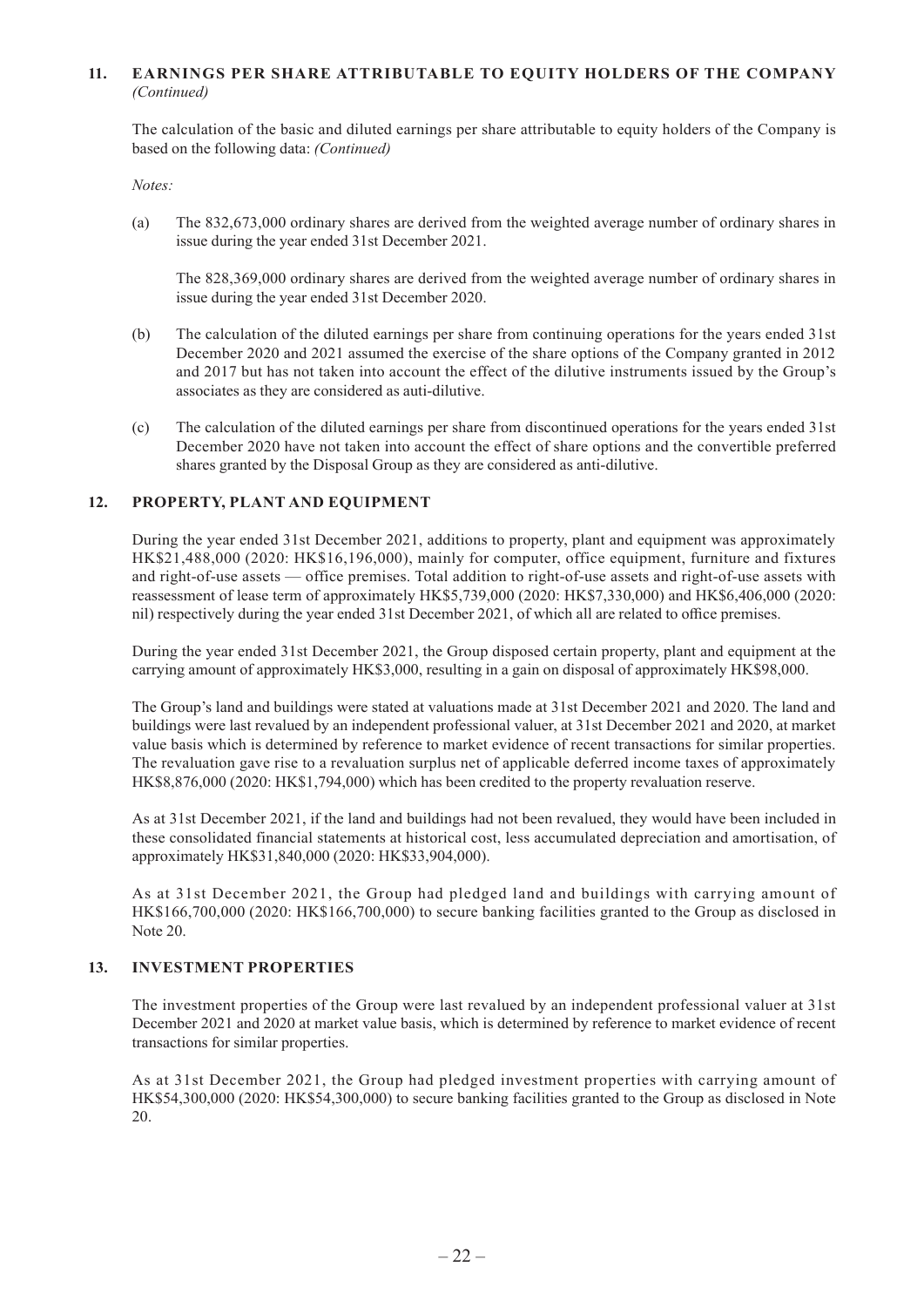### **14. INTERESTS IN ASSOCIATES**

|                                                     | <b>Audited</b> |                 |
|-----------------------------------------------------|----------------|-----------------|
|                                                     | 31st December  |                 |
|                                                     | 2021           | 2020            |
|                                                     | <b>HKS'000</b> | <i>HK\$'000</i> |
| At 1st January                                      | 1,769,196      | 19,625          |
| Acquisition of an associate (Note 22)               |                | 1,813,591       |
| Additional interest in an associate                 | 25,909         |                 |
| Disposal of partial interest in an associate        | (403, 147)     |                 |
| Deemed disposal of partial interest in an associate | (176, 471)     | (708)           |
| Share of results of associates                      | (30, 427)      | (63, 480)       |
| Share of other comprehensive loss of associates     | (924)          | (57)            |
| Exchange realignment                                | 7,632          | 225             |
| At 31st December                                    | 1,191,768      | 1,769,196       |

### **15. TRADE RECEIVABLES**

|                           |                 | <b>Audited</b><br>31st December |  |
|---------------------------|-----------------|---------------------------------|--|
|                           | 2021            | 2020                            |  |
|                           | <b>HK\$'000</b> | <b>HK\$'000</b>                 |  |
| Trade receivables — gross | 179,961         | 248,118                         |  |
| Less: ECL allowance       | (8, 483)        | (7,646)                         |  |
| Trade receivables $-$ net | 171,478         | 240,472                         |  |

The Group has granted credit to substantially all of its customers for 30 days and has credit control procedures to minimise credit risk. Overdue balances are reviewed regularly by senior management.

Based on the invoice dates, the ageing analysis of the gross trade receivables is as follows:

|                | <b>Audited</b><br>31st December |                 |
|----------------|---------------------------------|-----------------|
|                | 2021                            | 2020            |
|                | <b>HK\$'000</b>                 | <b>HK\$'000</b> |
| $0 - 30$ days  | 87,954                          | 117,368         |
| $31 - 60$ days | 47,096                          | 59,886          |
| $61 - 90$ days | 19,663                          | 27,643          |
| Over 90 days   | 25,248                          | 43,221          |
|                | 179,961                         | 248,118         |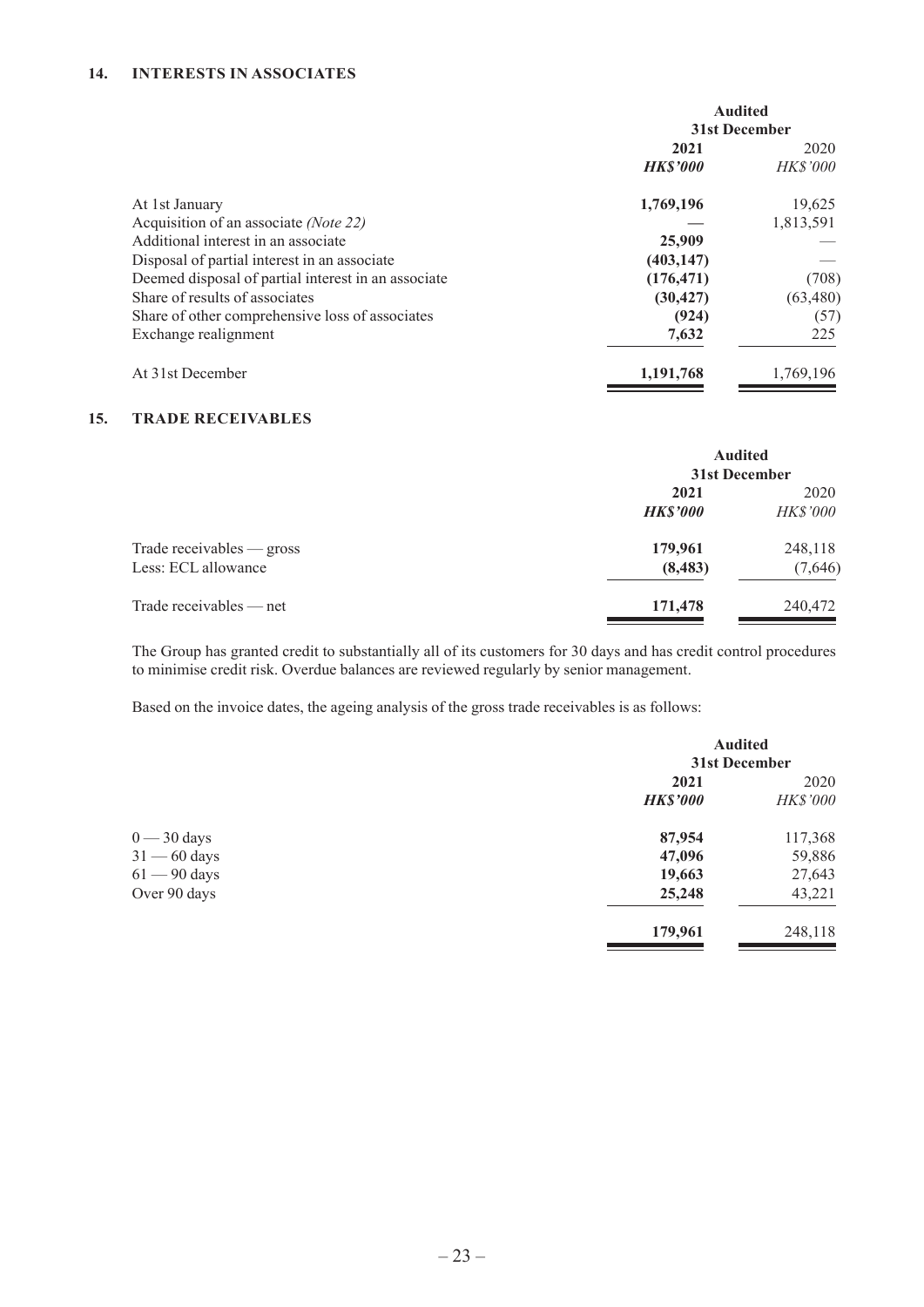### **16. OTHER RECEIVABLES, DEPOSITS AND PREPAYMENTS**

|                                                     | <b>Audited</b><br>31st December |                 |
|-----------------------------------------------------|---------------------------------|-----------------|
|                                                     | 2021<br>2020                    |                 |
|                                                     | <b>HK\$'000</b>                 | <i>HK\$'000</i> |
| Other receivables                                   | 2,108                           | 2,538           |
| Deposits                                            | 4,896                           | 5,948           |
| Prepayments                                         | 12,962                          | 8,313           |
| Amount due from ultimate holding company            | 832                             | 832             |
| Amount due from immediate holding company           |                                 | 1,084           |
| Amounts due from associates                         | 1,501                           | 149             |
| Amount due from a follow subsidiary                 | 405                             |                 |
| Other receivables, deposits and prepayments — gross | 22,704                          | 18,864          |
| Less: ECL allowance                                 | (832)                           | (832)           |
| Other receivables, deposits and prepayments — net   | 21,872                          | 18,032          |

### **17. BANK BALANCES AND CASH**

As at 31st December 2021, bank balances carry interest at market rates with an average interest rate of 0.03% (2020: 0.06%) per annum.

#### **18. TRADE PAYABLES**

An ageing analysis of the trade payables as at the reporting date, based on payment due date, is as follows:

|                                | <b>Audited</b><br>31st December |                   |
|--------------------------------|---------------------------------|-------------------|
|                                | 2021<br><b>HK\$'000</b>         | 2020<br>HK\$'000  |
| Current<br>Within 30 days      | 180,403<br>51,341               | 192,406<br>67,950 |
| $31 - 60$ days                 | 13,522                          | 6,938             |
| $61 - 90$ days<br>Over 90 days | 1,473<br>11,769                 | 2,199<br>13,064   |
|                                | 258,508                         | 282,557           |

### **19. OTHER PAYABLES AND ACCRUALS**

|                                                                     | <b>Audited</b><br>31st December |                  |
|---------------------------------------------------------------------|---------------------------------|------------------|
|                                                                     | 2021<br><b>HK\$'000</b>         | 2020<br>HK\$'000 |
| Other payables<br>Accruals                                          | 5,871<br>149,591                | 7,595<br>162,258 |
| Amount due to ultimate holding company<br>Amounts due to associates | 1,276                           | 1,250<br>408     |
|                                                                     | 156,738                         | 171,511          |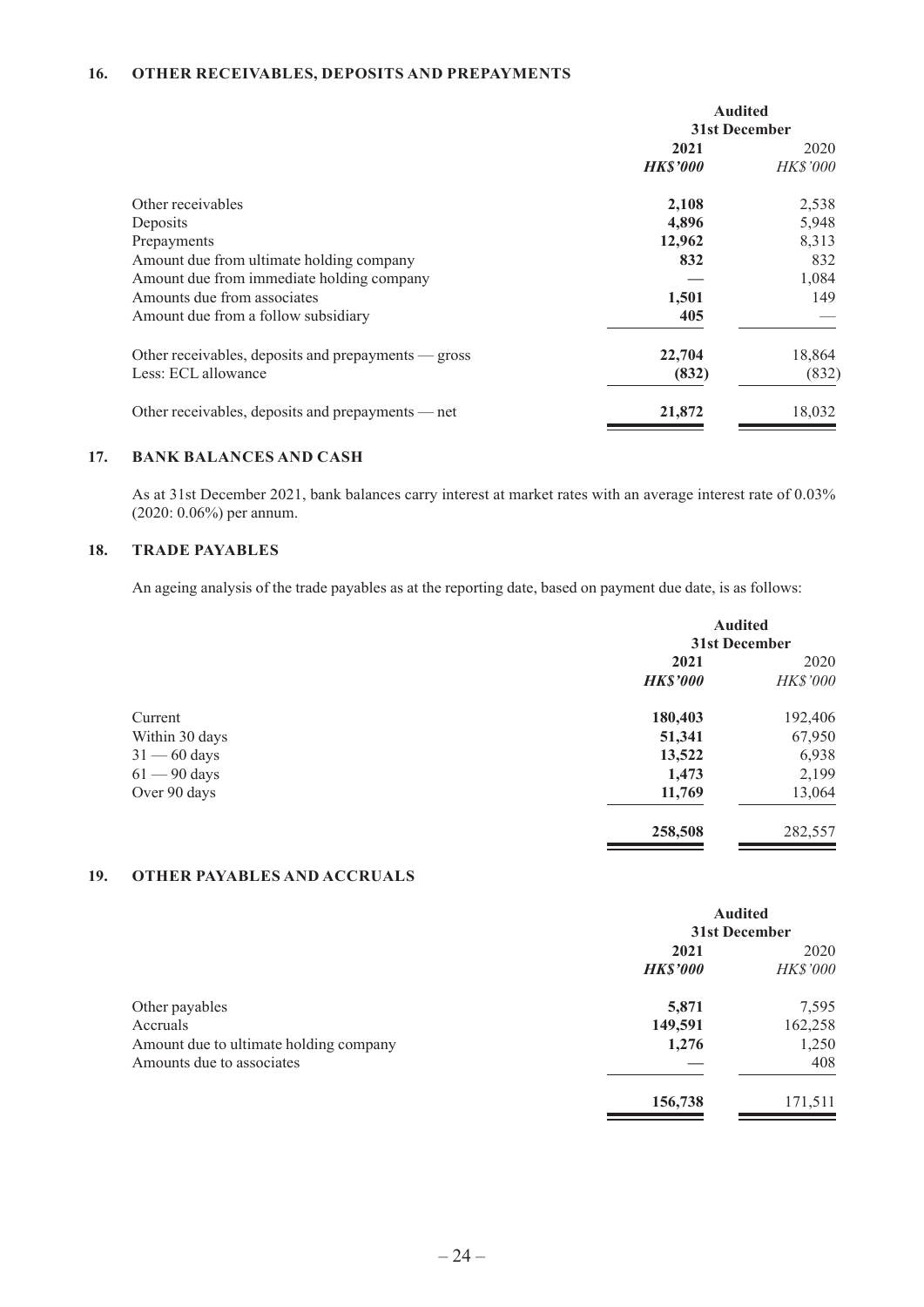### **20. BANK BORROWINGS**

|                                                       | <b>Audited</b>  |                 |
|-------------------------------------------------------|-----------------|-----------------|
|                                                       | 31st December   |                 |
|                                                       | 2021            | 2020            |
|                                                       | <b>HK\$'000</b> | <b>HK\$'000</b> |
| <b>Current</b>                                        |                 |                 |
| Bank borrowings, secured                              | 101,099         | 145,938         |
| The Group's bank borrowings are repayable as follows: |                 |                 |
|                                                       | <b>Audited</b>  |                 |
|                                                       | 31st December   |                 |
|                                                       | 2021            | 2020            |
|                                                       | <b>HK\$'000</b> | <b>HK\$'000</b> |
| Within one year or on demand                          | 101,099         | 145,938         |

The bank borrowings are repayable by 60 equal monthly instalments commencing from 29th March 2019 and bears interest at floating interest rate. As at 31st December 2021, the bank borrowings bears interest at floating interest rate and are denominated in Hong Kong Dollar with an effective interest rate of 3.39% (2020: 4.11%) per annum.

As at 31st December 2021, the bank borrowings are secured by:

- (1) the legal charges over the Group's land and buildings with carrying amount of approximately HK\$166,700,000 (2020: HK\$166,700,000) (Note 12);
- (2) the legal charges over the Group's investment properties with carrying amount of HK\$54,300,000 (2020: HK\$54,300,000) (Note 13);
- (3) the guarantee given by the Company and certain subsidiaries of the Group up to a limit of HK\$330,000,000 (2020: HK\$330,000,000);
- (4) assignment of rental and sales proceeds from the Group's land and buildings and investment properties; and
- (5) assignment of insurance of all insurance policies (other than third party liabilities and public liabilities) over the Group's land and buildings and investment properties.

The banking facilities of term loan is subject to the fulfillment of certain financial and non-financial covenants relating to certain subsidiaries of the Group, which are commonly found in lending arrangements with financial institutions. If the Group was to breach the covenants, the drawn down facilities would become repayable on demand.

The Group regularly monitors its compliance with these covenants, is up to the date with the scheduled repayments of the loans and does not consider it probable that the banks will exercise its discretion to demand repayment for so long as the Group continues to meet these requirements.

Subject to repayment on demand clauses which can be exercised at the banks' sole discretion, the above bank borrowings are classified as current liabilities as at 31st December 2021 and 2020.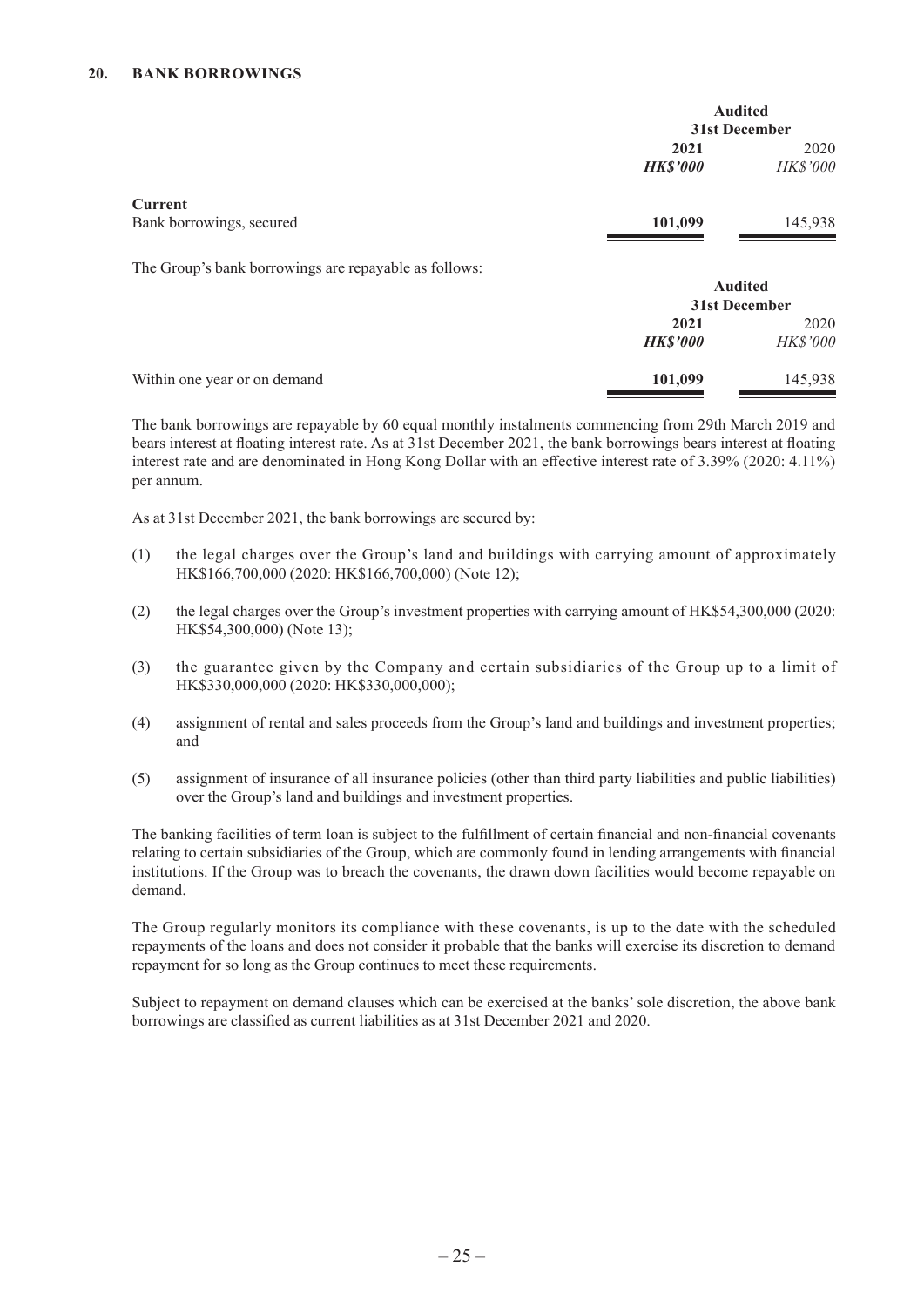### **21. PLEDGE OF ASSETS**

As at 31st December 2021, the Group's land and buildings with carrying amount of HK\$166,700,000 (2020: HK\$166,700,000) (Note 12) and investment properties with carrying amount of HK\$54,300,000 (2020: HK\$54,300,000) (Note 13) were pledged to secure the Group's bank borrowings.

### **22. DISPOSAL OF SUBSIDIARIES**

Following the Completion as set out in Note 9, Grid Dynamics Group ceased to be subsidiaries of the Group. The following summarises the net assets of the Disposal Group at Completion Date and gain on disposal of subsidiaries:

|                                                         | <b>Audited</b>  |
|---------------------------------------------------------|-----------------|
|                                                         | 2020            |
|                                                         | HK\$'000        |
| Property, plant and equipment                           | 18,820          |
| Intangible assets                                       | 107,963         |
| Goodwill                                                | 763,394         |
| Deferred income tax assets                              | 36,959          |
| Trade receivables                                       | 157,916         |
| Other receivables, deposits and prepayments             | 44,351          |
| Contract assets                                         | 6,974           |
| Tax recoverable                                         | 2,561           |
| Bank balances and cash                                  | 324,658         |
| Lease liabilities                                       | (967)           |
| Financial liabilities at FVTPL                          | (61, 471)       |
| Other payables and accruals                             | (93, 120)       |
| Current income tax liabilities                          | (6, 554)        |
| Deferred income tax liabilities                         | (21, 954)       |
| Net assets disposed of                                  | 1,279,530       |
|                                                         | 2020            |
|                                                         | <b>HK\$'000</b> |
| Consideration:                                          |                 |
| Cash consideration                                      | 727,507         |
| Share consideration (Note)                              | 1,813,591       |
|                                                         | 2,541,098       |
| Net assets of the Disposal Group                        | (1,279,530)     |
| Non-controlling interests                               | 47,354          |
| Release of translation reserve of the Disposal Group    | (3, 413)        |
| Derecognition of financial liabilities at FVTPL         | 10,865          |
| Transaction costs directly attributable to the Disposal | (206, 789)      |
| Gain on disposal of the Disposal Group                  | 1,109,585       |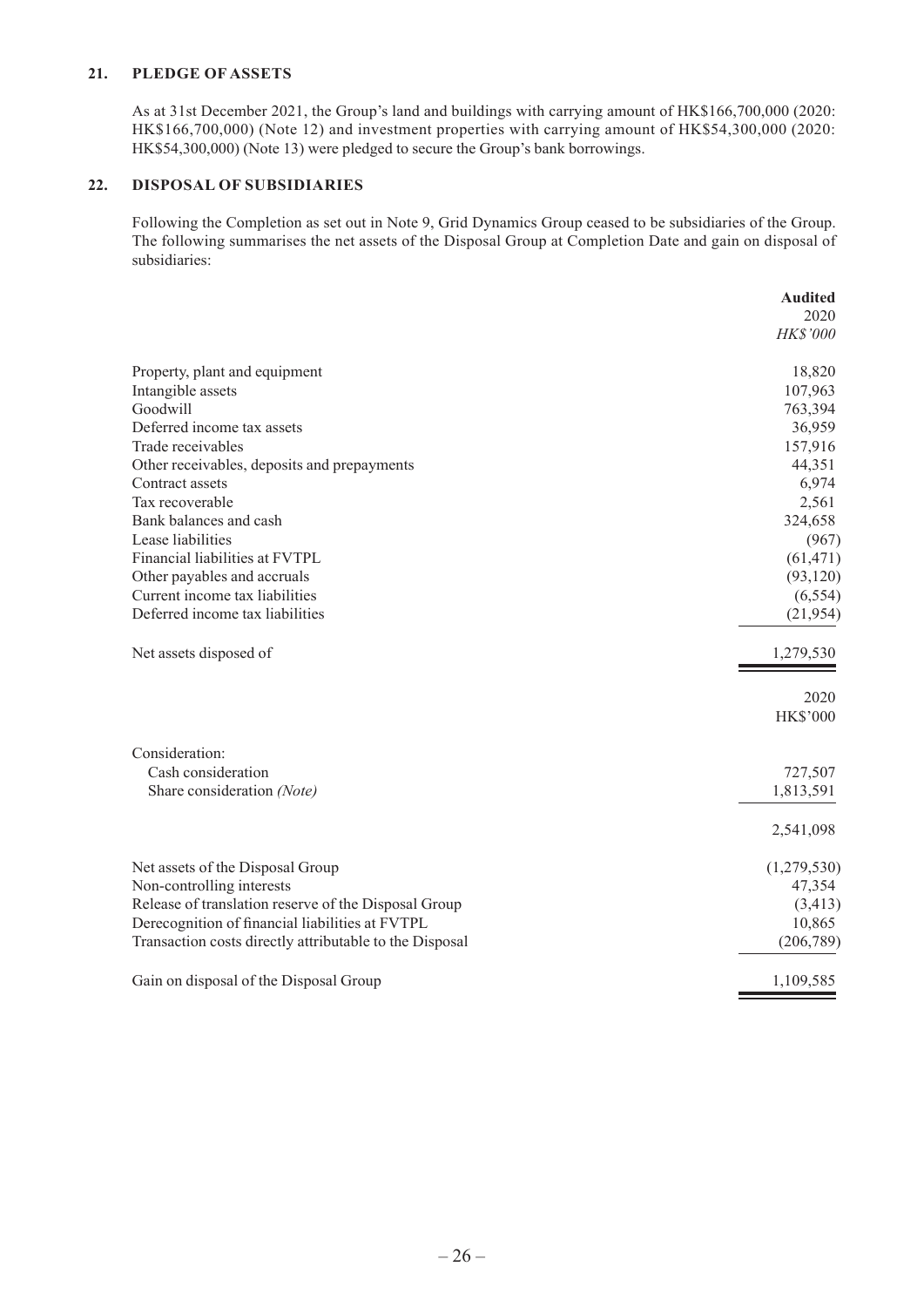### **22. DISPOSAL OF SUBSIDIARIES** *(Continued)*

*Note:*

The share consideration represents 19,490,295 shares in GDH. The amount was determined with reference to the share price quote of US\$12 as at 5th March 2020.

The gain on disposal of the Disposal Group is included in the profit for the year from discontinued operations in the consolidated statement of profit or loss as set out in Note 9.

 $2020$ 

| 727,507    |
|------------|
| (324, 658) |
| (170, 231) |
| 232,618    |
|            |

*Note:*

As at 31st December 2020, transaction costs directly attributable to the Disposal amounted to HK\$36,558,000 remains unsettled and included in accruals under other payables and accruals.

#### **23. EVENTS AFTER THE REPORTING DATE**

#### **(i) Acquisition of property to set up headquarters in the Guangdong-Hong Kong-Macao Greater Bay area**

On 28th February 2022, Guangzhou Automated Systems Limited (the "Purchaser"), an indirect whollyowned subsidiary of the Company, entered into the Guangzhou housing stock sale and purchase contract (the "Contract") with Guangzhou Dingshang Company Limited (the "Vendor"). Pursuant to the terms and conditions of the Contract, the Purchaser agreed to acquire and the Vendor agreed to dispose a property located in Tianhe District of Guangzhou at a total consideration of RMB42,470,130 (equivalent to approximately HK\$52,700,000). For further details, please refer to the Company's announcements dated 28th February 2022 and 3rd March 2022.

#### **(ii) Military Action in Ukraine**

On 24th February 2022, Russian forces launched significant military action against Ukraine, and sustained conflict and disruption in the region is possible. GDH, the Group's associate, has a significant number of personnel in Ukraine and Russia. Prolonged unrest, military activities, or broad-based sanctions, should they be implemented, could have a material adverse effect on GDH's financial condition, results of operations and cash flows. Owing to market concerns about rising geopolitical risk in Russia and Ukraine, the trading price of GDH's shares (NASDAQ ticker symbol: GDYN) has dropped significantly after the reporting date. The Group will closely monitor the situation and assess the recoverable amount of interest in associates regularly.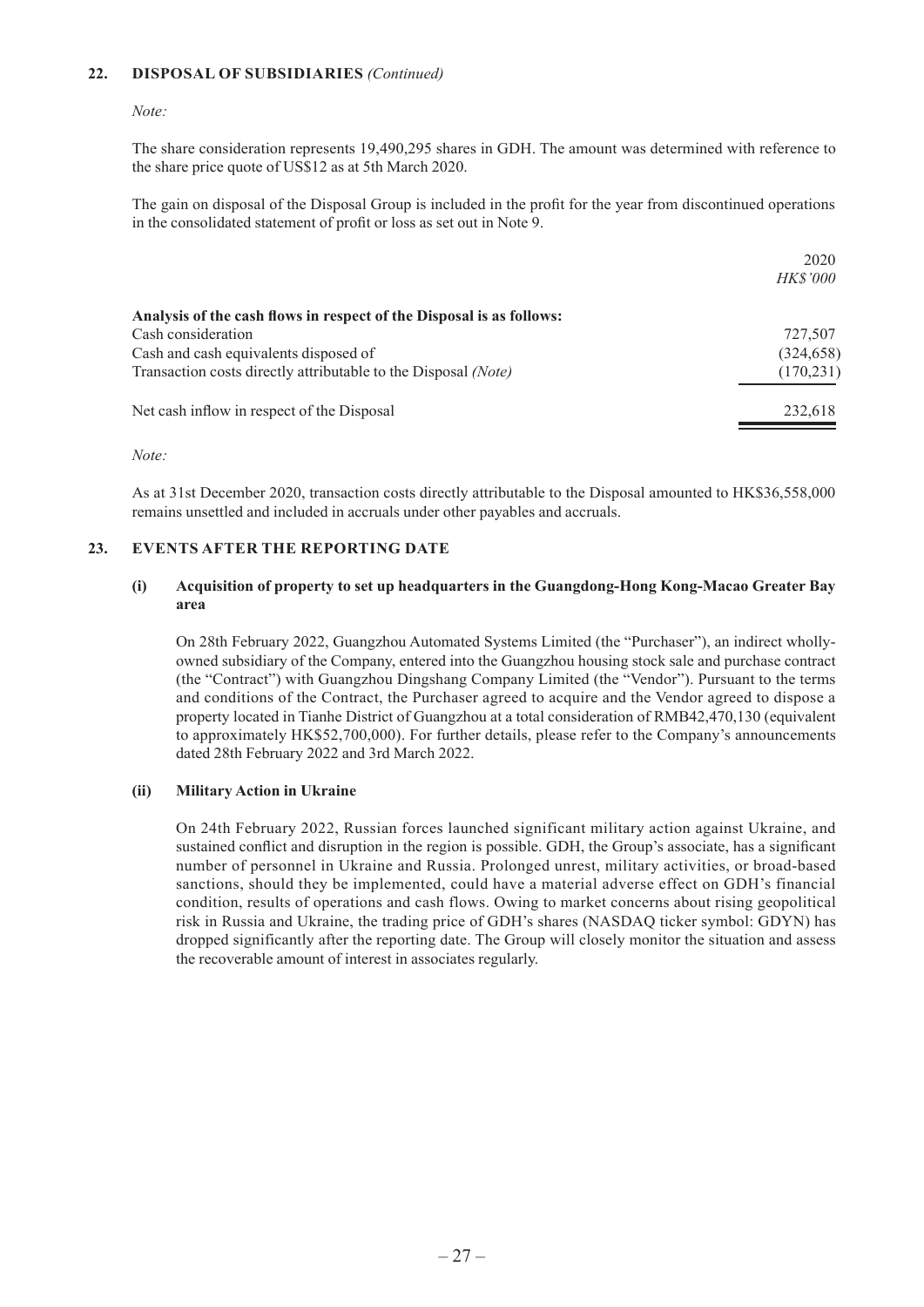### **DIVIDEND**

The Directors have resolved to recommend the payment of a final dividend of 3.0 HK cents per share for the year ended 31st December 2021 (2020: 3.0 HK cents). Subject to the approval of shareholders at the forthcoming annual general meeting, the proposed final dividend is expected to be paid on or before 24th June 2022 to shareholders whose names appear on the register of members of the Company on 10th June 2022.

### **MANAGEMENT DISCUSSION AND ANALYSIS**

### **Financial Results**

For the year ended 31st December 2021, total revenue of the Group was HK\$2,049.6 million, representing a 3.1% increase from the last year, in which product sales was increased by 1.6% to HK\$1,051.8 million and service revenue was increased by 4.6% to HK\$997.8 million. In addition, product sales and service revenue contributed 51.3% and 48.7% to total revenue respectively, compared to 52.1% and 47.9% respectively of last year.

For the year ended 31st December 2021, commercial and public sector sales contributed 39.5% and 60.5% to total revenue respectively, compared to 43.1% and 56.9% respectively of last year.

Gross profit for the year ended 31st December 2021 was HK\$230.9 million, an increase of HK\$24.0 million or 11.6% compared to last year, factoring out the government grants for wage subsidies. The increases were primarily attributable to growth in newly secured orders in Hong Kong and other Asia Pacific regions, as compared to last year.

During the year under review, the Group recorded a profit attributable to the Company's equity holders of HK\$4.1 million, a decrease of 99.5% compared to last year of HK\$856.3 million. The decrease was mainly because there was an one-off gain of approximately HK\$832.4 million recorded last year arising from the disposal and spin-off of Grid Dynamics International, Inc.

For the year ended 31st December 2021, orders newly secured by the Group's amounted to approximately HK\$2,266.2 million. As at 31st December 2021, the Group's order book balance was approximately HK\$1,214.3 million. The Group's net cash stood at approximately HK\$603.9 million with a working capital ratio of 1.85:1. The Group maintained a healthy financial position. As at 31st December 2021, the outstanding borrowings amounted to HK\$101.1 million.

### **Core Businesses Review**

Amid the pressure of economic downturn in 2021, the Group made unremitting efforts to overcome operational challenges during the pandemic, and achieved satisfactory results in its core businesses. Adjusted EBITDA recorded an increase of approximately 16.1% compared to last year, mainly due to the significant increase of 17.4% in the orders newly secured in Hong Kong and the other Asia Pacific regions compared to last year, reaching a new high in the past three years.

Under the new normal of the pandemic, the core businesses of the Group out performed last year, with revenue recorded HK\$2,049.6 million, representing an increase of 3.1% as compared to last year.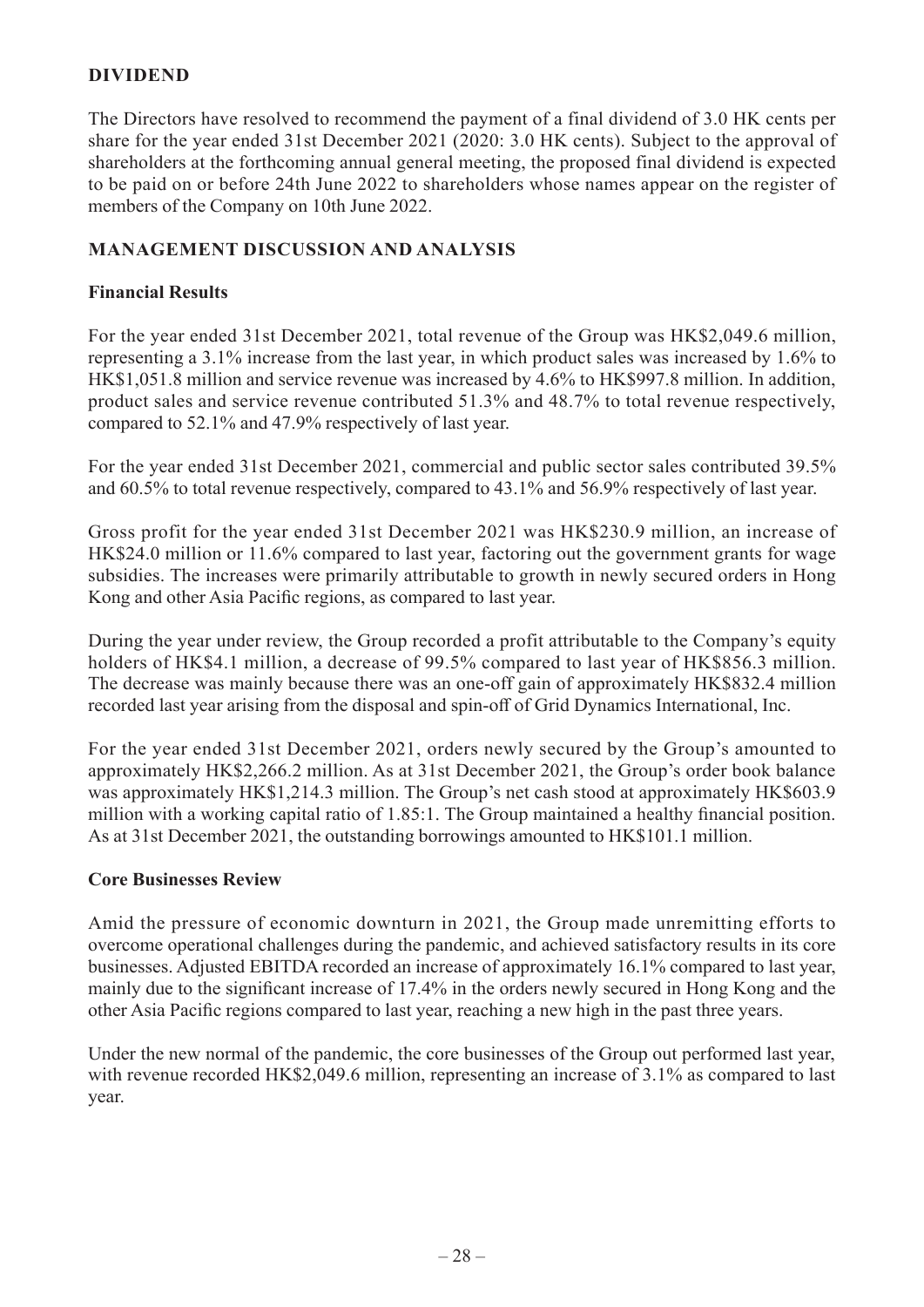To supplement the Group's consolidated financial statements which are presented in accordance with the HKFRSs, orders newly secured, adjusted EBITDA and adjusted net profit are also presented as an additional financial measure, which is not required by, nor presented in accordance with, the HKFRSs. The orders newly secured, adjusted EBITDA and adjusted net profit of the Group recorded HK\$2,266.2 million, HK\$110.6 million and HK\$72.8 million respectively, representing an increase of 17.4%, 16.1% and 20.1% respectively as compared to last year.

The revenue of the Group's three DevSecOps businesses was broadly stable compared to last year. Besides, the services of DevSecOps businesses (see detailed description below), the Group was also involved in the system integration, which has captured significant growth. The success was due to the Group's capabilities in providing customers with bulk procurement of infrastructure, that has met their long-term service needs.

### **Innovative Solutions Business**

(Application Development — Enhance customer experience with innovative applications; Dev)

Innovative Solutions Business delivered the most outstanding performance as compared to the other two core businesses, with a significant growth in service orders newly secured compared to last year. It was mainly due to the increase in orders from professional services and application development. During the year, the Group promptly recruited local staff, and fully utilized its resources of the newly-established Offshore Delivery Excellence Center (ODEC) in Guangdong Province and also as a base to cope with the challenges of local talent shortage, and successfully obtained relevant orders. During the year, service revenue was HK\$375.9 million, with a significant increase of 23.8% compared to last year.

During the year, the Group received multiple public health related orders from the government to support their efforts against the pandemic. Meanwhile, we also took orders related to the Smart City Blueprint, including "iAM Smart" and an electronic tax service application benefiting the Hong Kong working-class. The Group is pleased to make a contribution to the financial performance while upholding its commitment to fulfill social responsibilities through such projects. In addition, the Group has been deepening customer penetration and achieved fruitful results. Especially in the public and private healthcare, logistics, public welfare and charity sectors, achieving continual success in expanding the contributions from our current major customers. Innovation is pivotal in the IT industry. For this reason, the Group has successfully introduced new technologies, which drawn market attention, such as the Internet of Things and automation to improve service quality.

### **Intelligent Cybersecurity Services Business**

(Cybersecurity — Protect your assets with intelligent security technology; Sec)

During the year, the service orders newly secured in the Intelligent Cybersecurity Services business recorded a double-digit growth compared to last year, with service revenue reaching HK\$124.5 million. The growth momentum was driven by the digital transformation trend, which included the front-end to back-end cybersecurity solutions, cybersecurity solutions under multicloud environment in the financial industry, as well as remote cybersecurity and new managed security services under the pandemic etc., so as to satisfy the demands for DevSecOps.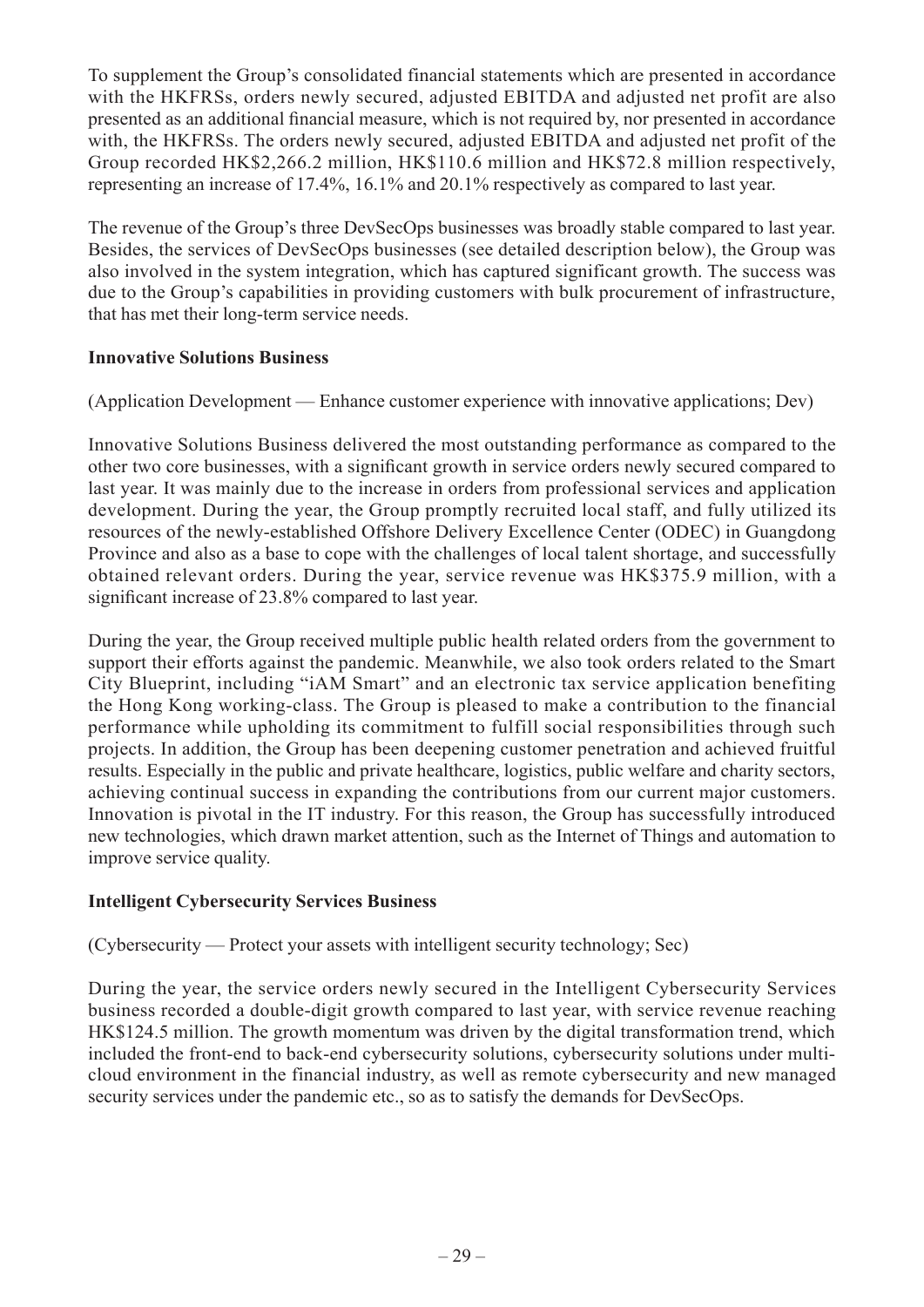Following the successful introduction of DevSecOps into the enterprise customer scenario in the first half of the year, the Group made substantial breakthroughs in the second half of the year. It is worth mentioning that the managed security services have been upgraded to the next level, from the previous delivery in Hong Kong, extending to the Asia Pacific region and even as far as European and American cities for the first time. Among them, the delivery advantages comprise of integrating the Group's two major managed services platforms, Security Operation Center *Plus* (SOC+) and Unified Operation Center (UOC) platform, as the central automated management. The projects included managing and monitoring the Asia Pacific network 24/7 in 14 countries for a Fortune Global 50 international logistics company; as well as designing, constructing and managing the SD-WAN network for a multinational enterprise to manage connections across office networks in Hong Kong, Singapore, the U.K. and the U.S. During the year, the pandemic boosted demand for remote cybersecurity, which contributed to the significant revenue growth in orders for Hong Kong's SOC+ and Macau's SOC² services, and helped the Group successfully open up new industry markets.

### **Integrated Managed Services Business**

(Omni-channel Managed Services — Simplify your IT operations to increase efficiency; Ops)

During the year, the service orders newly secured in the Integrated Managed Services business was roughly the same as last year, with service revenue recorded HK\$430.1 million, the decline narrowed to 0.1% compared to last year. The key growth engine was driven by Information Technology Service Management (ITSM) and orders benefiting from government policies.

In regards to the government sector, the Group continued to provide IT services to support the fight against the pandemic, whilst secured a territory-wide large-scale mobile device management solution project, which was highly appreciated by customers. In addition, the Group has received numerous long-term IT managed services orders from new and existing customers across advantageous industries. The characteristics of managed services are tailored services according to customer's needs in specific scenario, with an aim to grow together with its customers and provide them with dedicated support. The Group has received multiple orders leveraging UOC to provide cross-border IT managed services, including providing desktop and server support services for a client in global locations. The Group provided the best-in-class DevSecOps services to our customers through its rich resources in talent, tools and experience in processes. As managed services are people-oriented, the Group maintained its resolute focus on strengthening the software and facilities of services for its own transformation, including expansion of service centers, talent training, and introduction of automation to improve service quality.

### **DevSecOps and "as-a-Service" new business model take off**

### *Launch of "ASL Marketplace" cloud-based comprehensive online platform*

The Group has strived to drive developments for its DevSecOps, integrated IT services, by integrating our unique advantages — application development (Dev), cybersecurity (Sec), and omni-channel management services (Ops) into " Unified Technology Services", to meet market needs.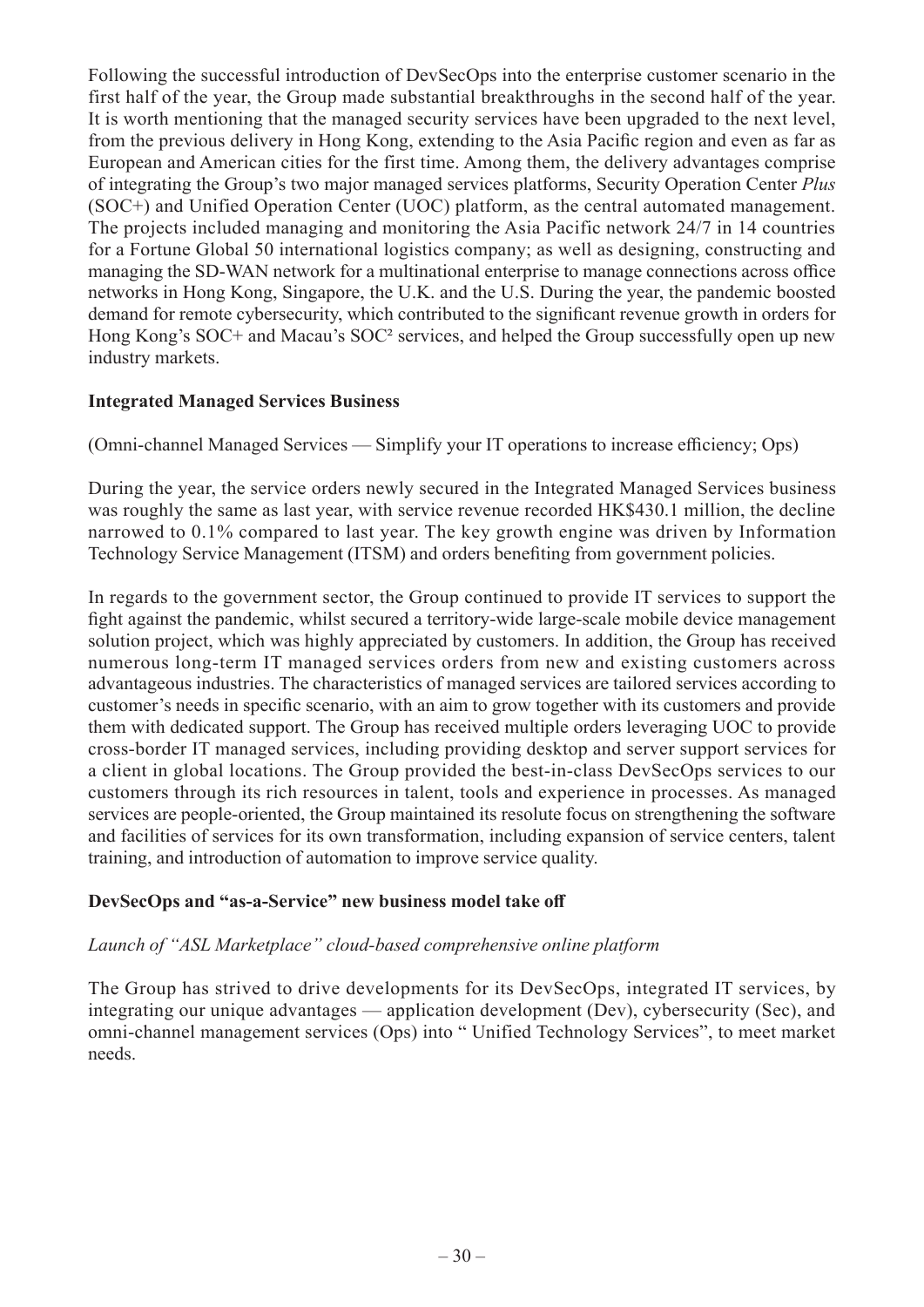Moreover, the Group launched "ASL Marketplace", an integrated cloud-native online platform, during the fourth quarter in 2021. Leveraging its own "Unified Technology Services", the Group rolled out the platform to the market in an as-a-Service business model. The services are offered under a pay-as-you-go model. The newly-added service bundle covers DevSecOps, so as to satisfy customers' digital transformation needs in efficiency and automation under the new normal, thus bringing new experience to customers. Since its launch, the ASL Marketplace has received positive feedback from industry partners and customer inquiries, demonstrating its immense potential.

### *Strengthening Unified Operation Center (UOC)*

Besides, the Group's UOC is a delivery system that integrates DevSecOps professional IT services. It is a cloud-based managed services center that integrates intelligence and professional technology. By integrating DevSecOps with central management, UOC brings together a wellrounded and professional talent pool in software development, an efficient omni-channel ITSM team and leading cybersecurity experts to solve the problems related to continuous operation and maintenance, and optimization management in the digital transformation process for customers. In view of this, the pandemic has fueled demand for the enterprises' remote central IT management, the Group continued to optimize UOC with smart and new technologies during the year to expand its target customer base. In the second half of the year, the order revenue of UOC surged, which demonstrated that the Group has properly identified the target market and formulated the appropriate strategies for DevSecOps. The business has secured many large-scale multinational management projects, involving enterprise customers from different industries.

### **Business of associates**

Grid Dynamics Holdings, Inc. ("GDH", NASDAQ ticker symbol: GDYN), an associate with business in Europe and the U.S., withstood the test of time during the pandemic since its listing on Nasdaq. The performance of its core business returned to pre-pandemic levels, with continuous expansion of shares contributions from first-tier technology companies such as Apple and Google. During the year, GDH has acquired Tacit Knowledge and successfully completed the second acquisition since its public listing. Not only did it expand its business in Europe but also rapidly doubled its employees to over 3,200, which holistically improved the overall service capabilities. In addition, during the year, it became an outstanding partner of Google Cloud, and the number of new customers increased by 37.0%.

According to Form 10-K for the year ended 31st December 2021 of GDH published on US Security and Exchange Commission website, the annual total revenue of GDH reached US\$211.3 million (equivalent to approximately HK\$1,643.2 million), and the annual Non-GAAP EBITDA was US\$39.1 million (equivalent to approximately HK\$304.8 million). During the year, the share of revenue of GDH's non-retail industry increased to 70.1% compared to last year, in which the IT, media and telecommunications industries, constituted to the largest industry sector of GDH, accounted for 32.0% of GDH's annual revenue, representing a year-on-year growth of 49.2%. The retail industry was recovering with a revenue share of 29.2%, a year-on-year increase of 81.7%.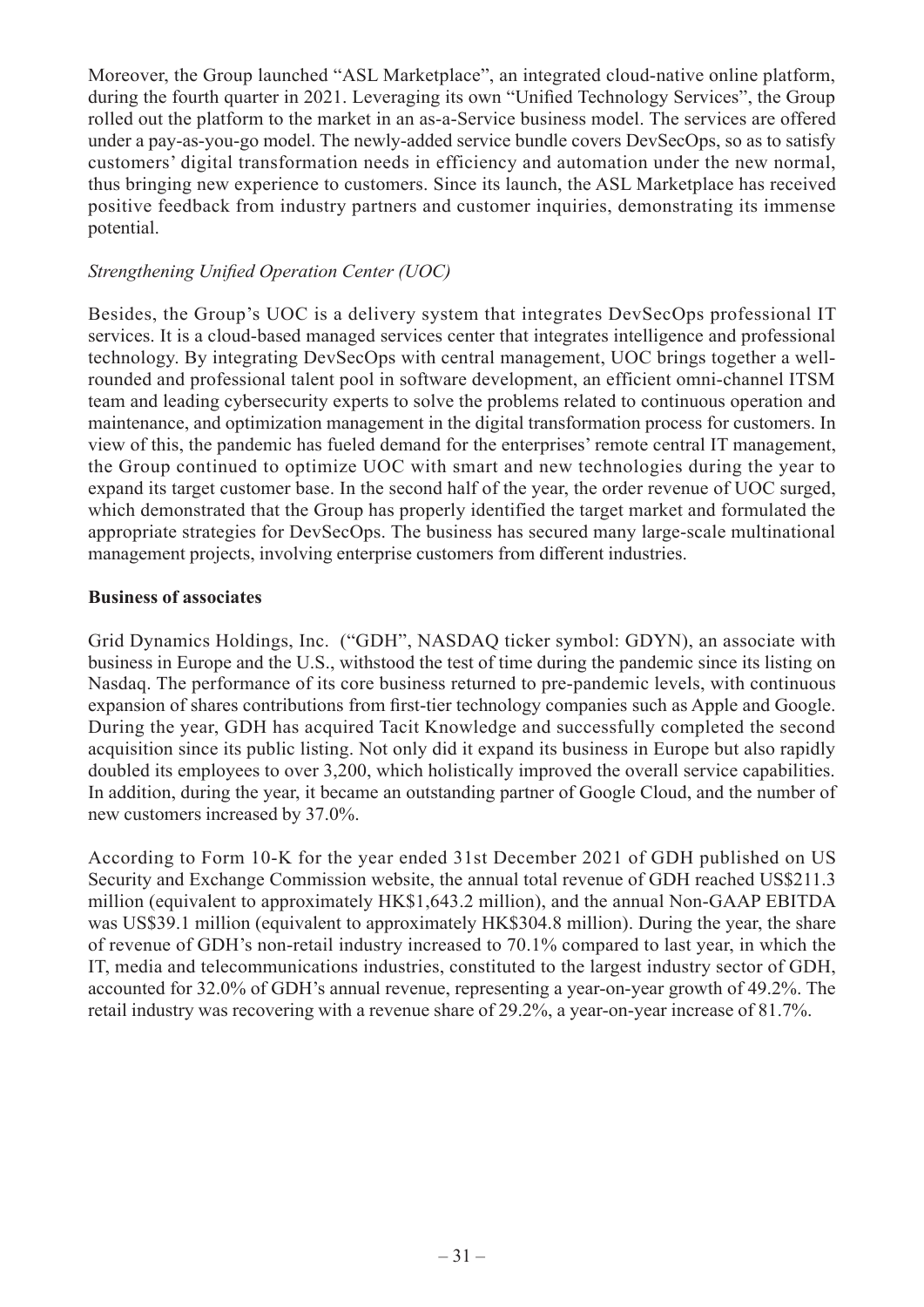i-Sprint, one of the major associates in Asia Pacific and as an international leading supplier of management, unified authentication and access control solutions, achieved stable business performance during the year. Its revenue recorded at HK\$119.5 million with a double-digit growth, while EBIDTA and profits amounted to HK\$23.2 million and HK\$1.7 million respectively, with growth in both business indicators. Such growths were primarily attributable to the demands for cybersecurity brought about by the pandemic, as well as the development of deeper relationships with major local and multinational banking and financial customers in Singapore, Middle East, Hong Kong, Thailand, Malaysia and China. There was an addition of 39 new customers during the year. Furthermore, i-Sprint products have received 2022 Cybersecurity Excellence Awards Gold Prize and won 7 awards at the 17th Annual Cyber Security Global Excellence Awards.

### **Outlook and Prospects**

Entering into 2022, the global economic environment remains uncertain with lingering threat posed by the pandemic. Hong Kong was caught in a tough challenge as the COVID-19 variant continue to wreak havoc, hindering the economic recovery. The Group will take appropriate contingency measures during the pandemic, so as to ensure smooth operations of the Group, core actively seizing opportunities in the new business model brought about by the pandemic.

In the post-pandemic era, the digital technology application has become the key to adapting to new landscapes. Organizations enhance productivity through remote office, automated procedures, and cloud computing. As the first local IT company in Hong Kong to launch the DevSecOps business model, the Group will continue to assist local or cross-regional customers in achieving digitalization through UOC, a one-stop managed services platform. In the coming five years, the Company is expected to invest more than HK\$100.00 million in related technologies and business fields. The Group will keep integrating its business resources, technical resources and human resources with an ongoing focus to invest in scientific research, promote it technology service level, and enhance application transformation capabilities. The Group will make continuous updates to the cloud-native ASL Marketplace launched at the end of last year with enriched the delivery content (such as adding automated services), in order for our customers to enjoy better customer experience from a series of self-branded as-a-Service.

In addition to the supply chain issue which resulted in delayed and halting delivery of certain products, we are also facing a severe shortage of IT talents in Hong Kong. In terms of the impact on the Group, the aforementioned factors has accelerated customers' demands for IT managed services and as-a-Service. On the other hand, they pose a challenge to meet the rapidly growing manpower. In order to align with the overall development direction in the Greater Bay Area, the Group has acquired a property in Guangzhou as the headquarters of the Guangdong-Hong Kong-Macao Greater Bay Area in early 2022, in order to accelerate the increased resources of the offshore center to meet the needs of offshore delivery. The Group also plans to add a security operation center in the Greater Bay Area to assist the local enterprises in regulatory compliance.

Meanwhile, the Group's indirect wholly-owned subsidiaries, Automated Systems (H.K.) Limited and Guangzhou Automated Systems Limited obtained the highest accreditation of CMMI at Maturity Level 5, a worldwide model to evaluate the maturity of the enterprise's software development capability, becoming one of the few companies in the world that has reached this level. This signifies that the Group can provide more mature and innovative industry solutions, as well as more high-quality and efficient management and development services for onshore/ offshore development centers, to fully meet customers' ardent needs for digital transformation.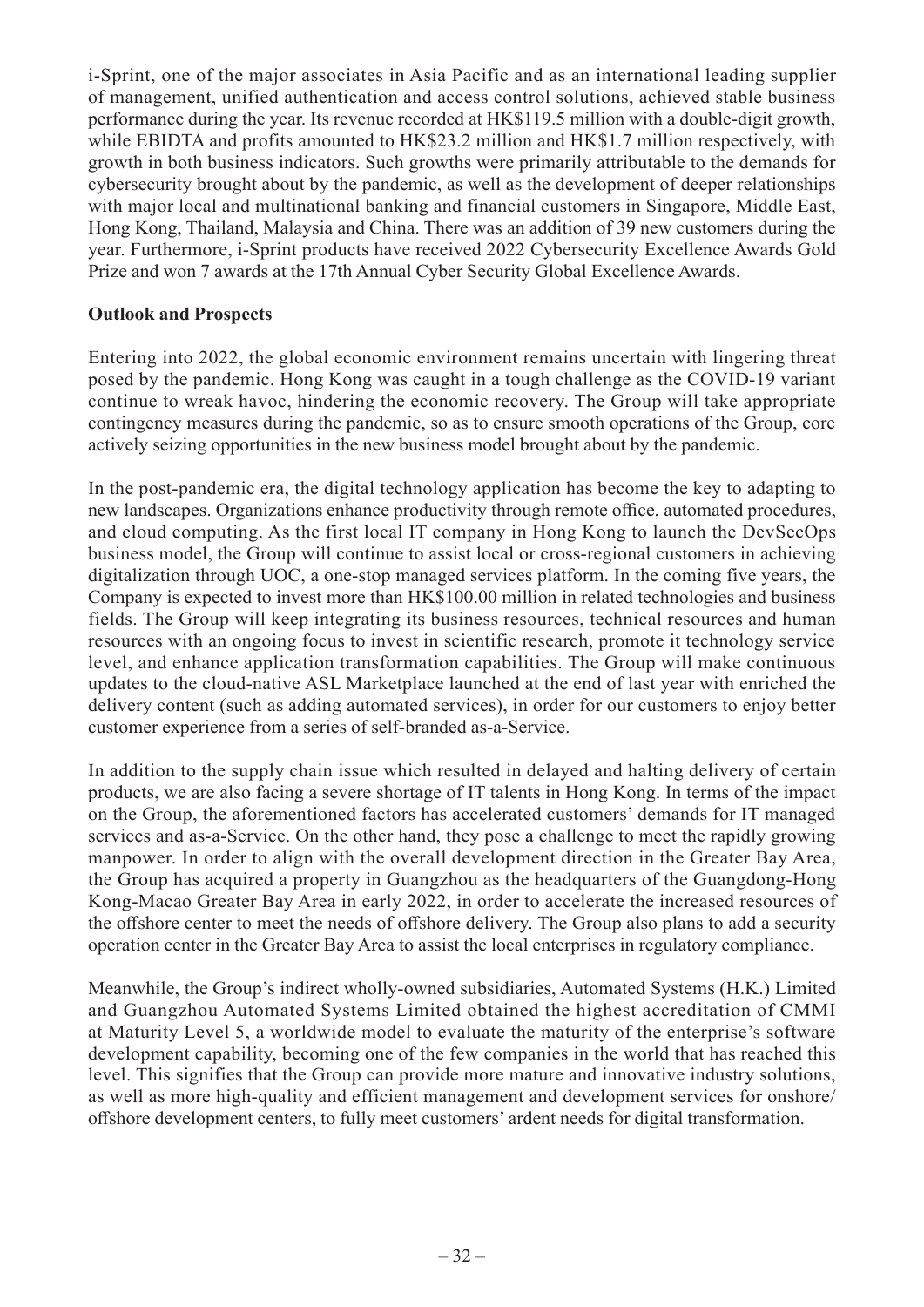In 2022, the Group will persevere to promote its role transformation from "system integration" to "service integration". In the future, the Group will continue to promote DevSecOps professional services, which is industry-oriented and high-value added, through partner network with its selfbranded services as the foundation, and strive to become a trustworthy unified technology service partner which provides technology and professional service to customers.

### **Financial Resources and Liquidity**

As at 31st December 2021, the Group's total assets of HK\$2,886.7 million were financed by current liabilities of HK\$721.0 million, non-current liabilities of HK\$175.4 million and equity attributable to equity holders of the Company of HK\$1,990.3 million. The Group had a working capital ratio of approximately 1.85:1.

As at 31st December 2021, the Group had an aggregate composite banking facility from banks of approximately HK\$346.6 million (2020: HK\$386.6 million). The Group had pledged land and buildings in an aggregate amount of HK\$166.7 million (2020: HK\$166.7 million) and investment properties with a carrying amount of HK\$54.3 million (2020: HK\$54.3 million) to secure the Group's bank borrowings. The performance bonds issued by the Group to customers as security of contracts were approximately HK\$102.5 million as at 31st December 2021 (2020: HK\$84.8 million). The Group's gearing ratio (bank borrowings over equity attributable to equity holders of the Company) was 5.1% as at 31st December 2021 (2020: 6.7%).

### **Material Acquisition and Disposal**

References are made to the announcements of the Company dated 27th January 2021, 31st March 2021, 30th June 2021, 2nd July 2021 and 7th July 2021, and the circular of the Company dated 7th May 2021, in relation to, among other matters, major transaction in relation to the disposal of shares of GDH and closing of partial disposal of GDH's shares. Unless otherwise stated, capitalized terms used hereinafter shall have the same meanings as those defined in the abovementioned announcements and circular.

Since the lock-up period of GDH common stock held by the Company had been terminated, the Company intended to dispose of GDH Shares to realize its investments in GDH. To allow flexibility in effecting the Future Disposal at appropriate occasions, the Company proposed to seek from its shareholders the Disposal Mandate. The Disposal Mandate constituted a major transaction of the Company under Chapter 14 of the Listing Rules and is therefore subject to the reporting, announcement, circular and shareholders' approval requirements under Chapter 14 of the Listing Rules. By way of written approval by a shareholder, the Disposal Mandate authorising the Board to effect disposal(s) from time to time during the period of 12 months from 31st March 2021 of up to 7,900,000 GDH Shares (subject to adjustments).

On 30th June 2021 (New York time), GDD International Holding Company ("GDD"), a subsidiary of the Group, GDH and the other Selling Stockholders and the Underwriters entered into the Underwriting Agreement whereby GDD agreed, among others, to sell part of its holding shares of GDH to the Underwriters pursuant to the Disposal Mandate. An aggregate of 6,100,262 GDH Shares were sold severally and not jointly by the Selling Stockholders, among which 4,800,000 GDH Shares were sold by GDD (the "Disposal Shares").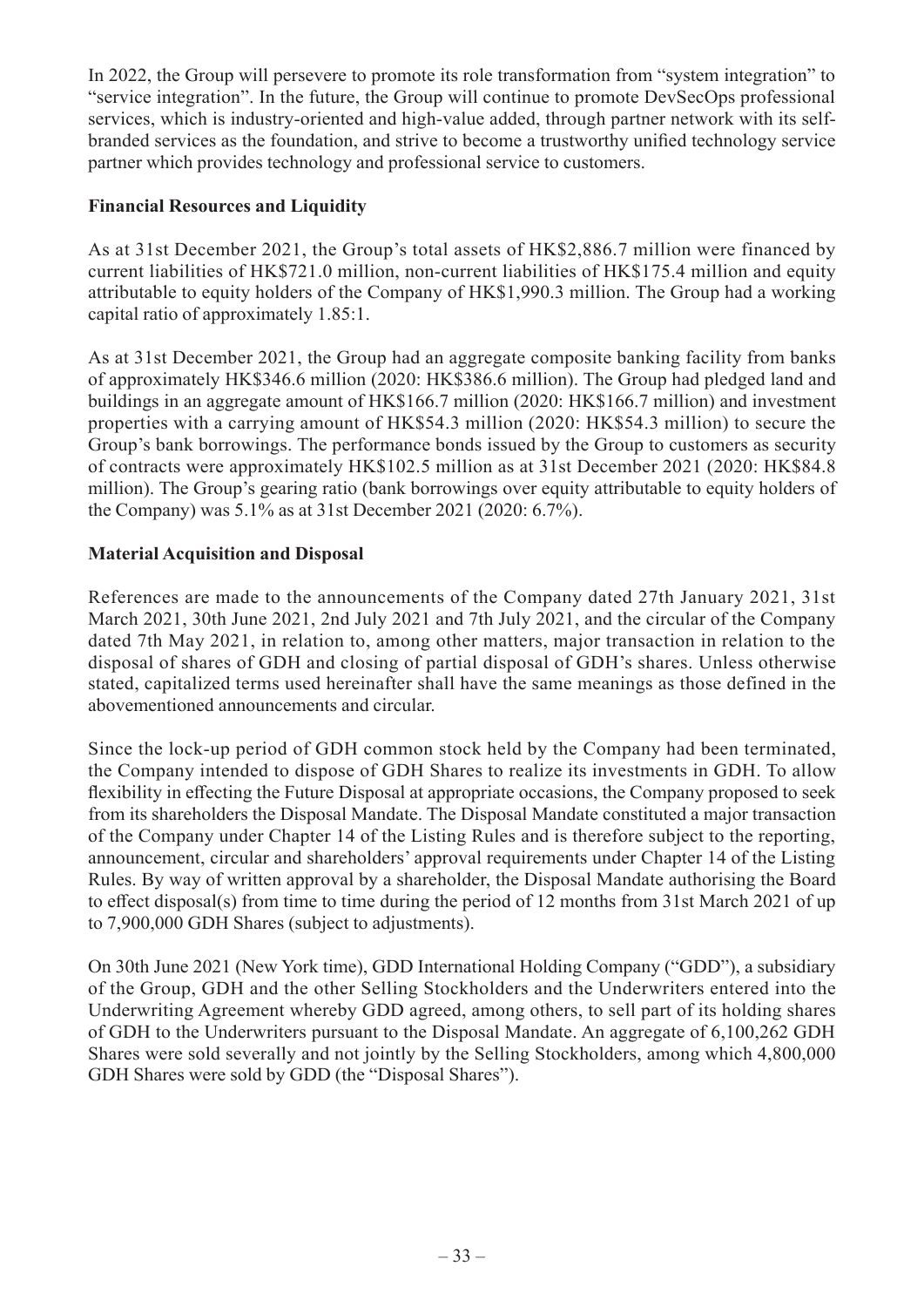The closing of the Disposal Shares took place on 6th July 2021 (New York time) (the "Closing"). After deducting commission paid to the Underwriters, the proceeds received by GDD amount to approximately US\$68.7 million (exclusive of other expenses incurred and related taxes). Immediately following the Closing, the number of GDH Shares held by GDD has decreased from 19,490,295 as at 30th June 2021 to 14,690,295. As the Underwriters exercised in full their option to purchase additional shares from GDH, the percentage holding of GDD in GDH has decreased from approximately 35.6% as at 30th June 2021 to approximately 24.4% immediately following the Closing. GDH remains as an associate of the Company.

Save as disclosed above, during the year ended 31st December 2021, neither the Company nor any of its subsidiaries had other material acquisition or disposal.

### **Treasury Policies**

The Group generally financed its operations with internally generated resources and credit facilities provided by banks. Bank facilities available for the Group include trust receipt loans, clean import loans, overdrafts and term loans. The interest rates of most of them are fixed by reference to the respective countries' Interbank Offer Rate. The bank deposits are mainly denominated in Hong Kong dollars ("HKD") and United States dollars ("USD"). The bank borrowings are denominated in HKD.

### **Foreign Exchange Exposure**

The Group mainly earns revenue and incurs costs in HKD and USD. Foreign exchange exposure to USD of the Group will continue to be minimal as long as the policy of The Government of the Hong Kong Special Administrative Region to link HKD to USD remains in effect. There was no material exposure to fluctuations in exchange rates and therefore no related hedging financial instrument was applied during the year ended 31st December 2020 and 2021.

### **Contingent Liabilities**

As at 31st December 2021, performance bonds of approximately HK\$102.5 million (2020: HK\$84.8 million) had been issued by the bank on behalf of the Group to customers as security of contracts.

### **Capital Commitments**

As at 31st December 2021, the Group had contracted capital commitment in respect of property, plant and equipment of approximately HK\$0.4 million (2020: contracted capital commitment in respect of property, plant and equipment and investment in equity investment of approximately HK\$12.3 million).

### **Major Customers and Suppliers**

During the year ended 31st December 2021, the five largest customers and single largest customer of the Group accounted for approximately 32.1% and 14.4%, respectively, of the Group's total revenue. The five largest suppliers and single largest supplier of the Group accounted for approximately 45.3% and 13.2%, respectively, of the Group's purchases.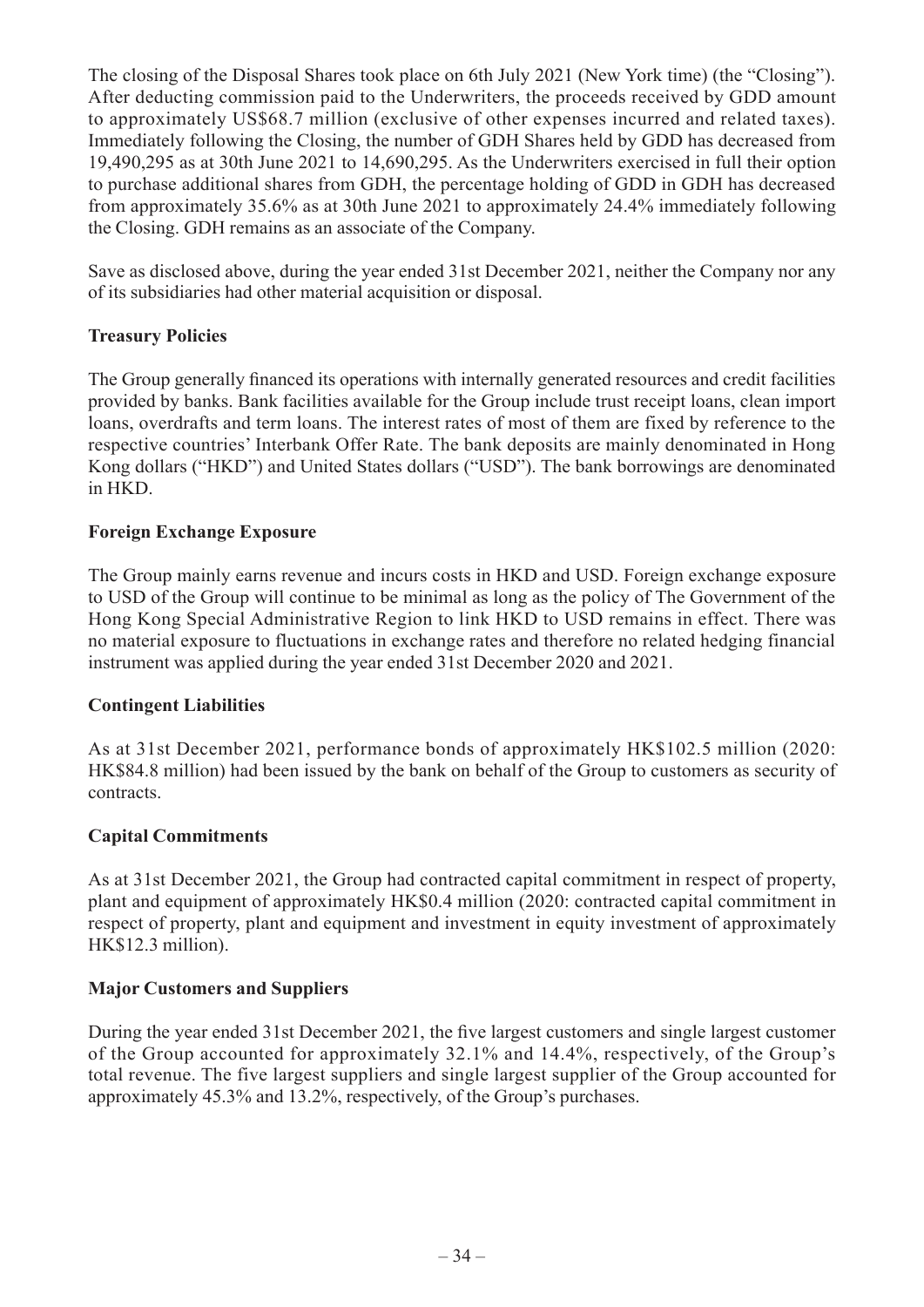At no time during the year ended 31st December 2021 did a Director, their close associate or any shareholder of the Company (which to the knowledge of the Directors owns more than 5% of the number of the Company's issued shares) has an interest in any of the Group's five largest customers or suppliers.

### **Employee and Remuneration Policies**

As at 31st December 2021, the Group, excluding its associates, employed 1,294 permanent and contract staff in Hong Kong, Mainland China, Taiwan, Macau and Thailand. The Group remunerates its employees based on their performance, working experience and the prevailing market conditions. Bonuses are granted on a discretionary basis. Other employee benefits include mandatory provident fund, insurance, medical coverage and share option scheme.

### **CLOSURE OF REGISTER OF MEMBERS FOR 2022 ANNUAL GENERAL MEETING**

The Company will convene the forthcoming annual general meeting on Monday, 30th May 2022. For determining the entitlement to attend and vote at the forthcoming annual general meeting, the register of members of the Company will be closed from Wednesday, 25th May 2022 to Monday, 30th May 2022, both days inclusive, during which period no transfer of shares of the Company will be registered. In order to determine the entitlement to attend and vote at the forthcoming annual general meeting, all completed transfer forms accompanied by the relevant share certificates must be lodged with the Company's branch share registrar in Hong Kong, Tricor Tengis Limited, at Level 54, Hopewell Centre, 183 Queen's Road East, Hong Kong, for registration not later than 4:30 p.m. on Tuesday, 24th May 2022.

### **CLOSURE OF REGISTER OF MEMBERS FOR PROPOSED FINAL DIVIDEND**

The proposed final dividend is subject to the approval of the Shareholders at the forthcoming annual general meeting. The record date for entitlement to the proposed final dividend is Friday, 10th June 2022. For determining the entitlement of the final dividend, the register of members of the Company will be closed from Tuesday, 7th June 2022 to Friday, 10th June 2022, both days inclusive, during which period no transfer of shares of the Company will be registered. In order to qualify for the final dividend, all completed transfer forms accompanied by the relevant share certificates must be lodged with the Company's branch share registrar in Hong Kong, Tricor Tengis Limited, at Level 54, Hopewell Centre, 183 Queen's Road East, Hong Kong, for registration not later than 4:30 p.m. on Monday, 6th June 2022. The final dividend warrants are expected to be despatched to the qualifying shareholders of the Company on or before Friday, 24th June 2022.

### **PURCHASE, SALE OR REDEMPTION OF LISTED SECURITIES**

During the year ended 31st December 2021, neither the Company nor any of its subsidiaries has purchased, sold or redeemed any of the Company's listed securities.

### **AUDIT COMMITTEE**

The Audit Committee has reviewed with management the accounting principles and practices adopted by the Group and discussed auditing, risk management and internal control systems and financial reporting matters including the review of the audited annual results.